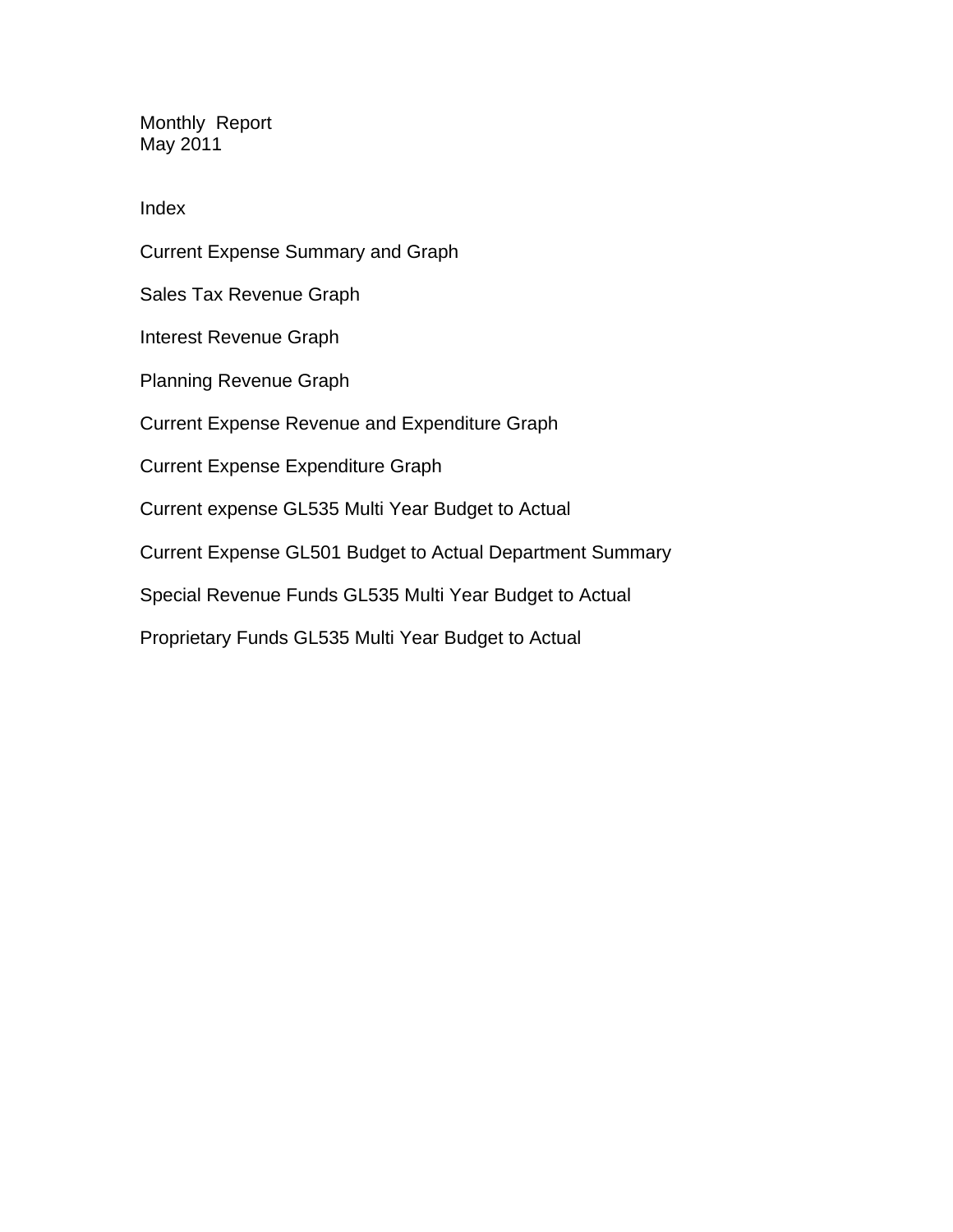|                            | CURRENT EXPENSE Thousands (000's) |                          |                         |               |                |            |                        |               |                |            |                         |               |
|----------------------------|-----------------------------------|--------------------------|-------------------------|---------------|----------------|------------|------------------------|---------------|----------------|------------|-------------------------|---------------|
|                            |                                   | <b>Current Year</b>      |                         |               |                | 2010       |                        |               |                | 2009       |                         |               |
|                            | Current                           | <b>YTD</b>               | <b>Budget</b>           | % VS          | Current        | <b>YTD</b> | <b>Budget</b>          | % VS          | Current        | <b>YTD</b> | <b>Budget</b>           | % VS          |
|                            | Actual                            | Actual                   | Net of Beg.<br>Fund Bal | <b>Budget</b> | Actual         | Actual     | Net of Beg<br>Fund Bal | <b>Budget</b> | Actual         | Actual     | Net of Beg.<br>Fund Bal | <b>Budget</b> |
| Revenue                    |                                   |                          |                         |               |                |            |                        |               |                |            |                         |               |
| <b>Property Tax</b>        | 1,931                             | 3,898                    | 7,437                   | 52%           | 1,146          | 3,708      | 7,368                  | 50%           | 1,005          | 3,699      | 6,844                   | 54%           |
| Sales Tax                  | 361                               | 1,635                    | 4,111                   | 40%           | 389            | 1,746      | 4,326                  | 40%           | 441            | 1,884      | 4,593                   | 41%           |
| Planning and Community     | 116                               | 568                      | 1,363                   | 42%           | 127            | 564        | 1,229                  | 46%           | 100            | 422        | 1,032                   | 41%           |
| Interest - Investment      | 3                                 | 59                       | 350                     | 17%           | 14             | 136        | 550                    | 25%           | 80             | 386        | 529                     | 73%           |
| Other                      | 528                               | 2.766                    | 5,327                   | 52%           | 381            | 2,440      | 5,171                  | 47%           | 383            | 2,354      | 5,134                   | 46%           |
| Subtotal                   | 2,939                             | 8,926                    | 18,588                  | 48%           | 2,057          | 8,594      | 18,644                 | 46%           | 2,009          | 8,745      | 18,132                  | 48%           |
| Intergovernmental (Grants) | 63                                | 305                      | 937                     | 33%           | 73             | 353        | 807                    | 44%           | 101            | 246        | 1,710                   | 14%           |
| Total                      | 3,002                             | 9,231                    | 19,525                  | 47%           | 2,130          | 8,947      | 19,451                 | 46%           | 2,110          | 8,991      | 19,842                  | 45%           |
| Interfund Transfers-In     | $\blacksquare$                    | 1,879                    | 1,879                   | 100%          | $\blacksquare$ | 1,948      | 1,948                  | 100%          | 146            | 781        | 1,785                   | 44%           |
| Use of Beg Fund Balance    | $\overline{a}$                    | $\overline{\phantom{a}}$ | 150                     | 0%            |                |            | 1,210                  | 0%            | $\blacksquare$ | L,         | 2,825                   | 0%            |
| <b>Total Revenue</b>       | 3,002                             | 11,110                   | 21,554                  | 52%           | 2,130          | 10,895     | 22,609                 | 48%           | 2,256          | 9,772      | 24,452                  | 40%           |
| Expenditures               |                                   |                          |                         |               |                |            |                        |               |                |            |                         |               |
| Expenditures               | 1,375                             | 7,818                    | 19,891                  | 39%           | 1,531          | 8,448      | 21,347                 | 40%           | 1,591          | 9,051      | 23,384                  | 39%           |
| Interfund Transfers-Out    |                                   | 1,205                    | 1,663                   | 72%           |                | 1,357      | 1,262                  | 108%          | 170            | 606        | 1,068                   | 57%           |
| <b>Total Expenditures</b>  | 1,375                             | 9,023                    | 21,554                  | 42%           | 1,531          | 9,805      | 22,609                 | 43%           | 1,761          | 9,657      | 24,452                  | 39%           |
| <b>Net Current Expense</b> | 1,627                             | 2,087                    | $\mathbf 0$             |               | 599            | 1,090      | 0                      |               | 495            | 115        | $\mathbf 0$             |               |

÷





H:\Accounting\Monthly Reports\2011 Mo Report\May 2011\1105 May Report.xls 6/13/2011 2:52 PM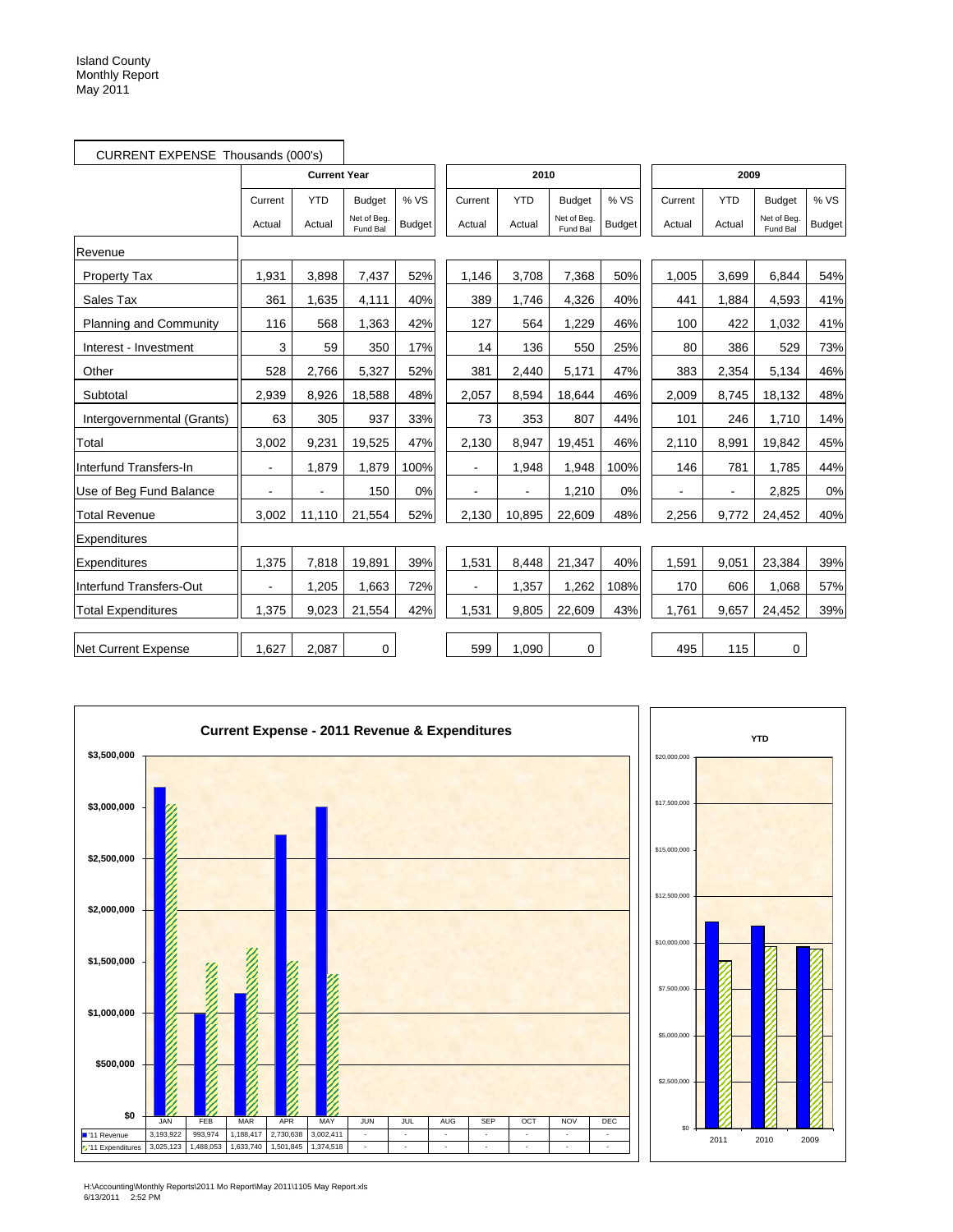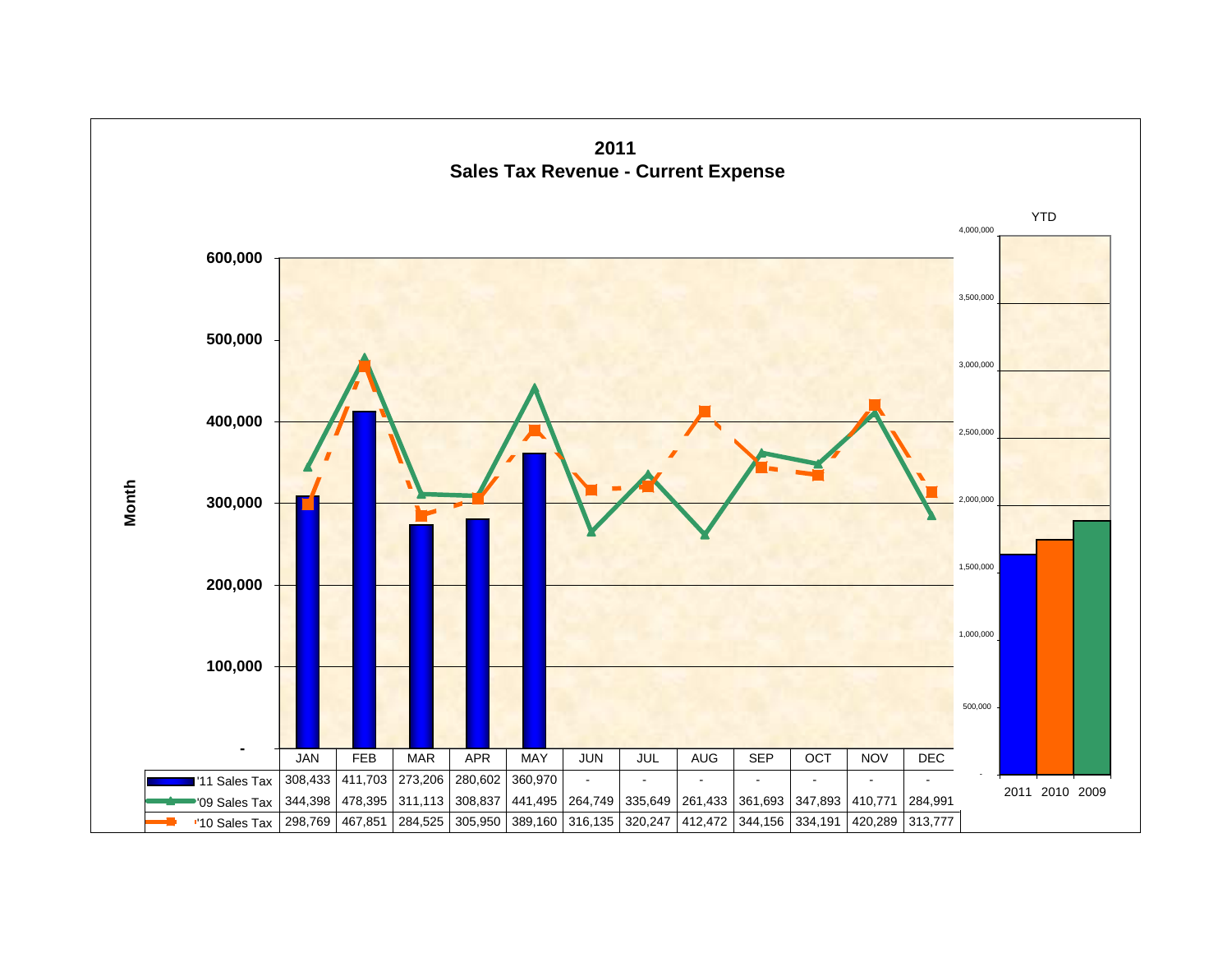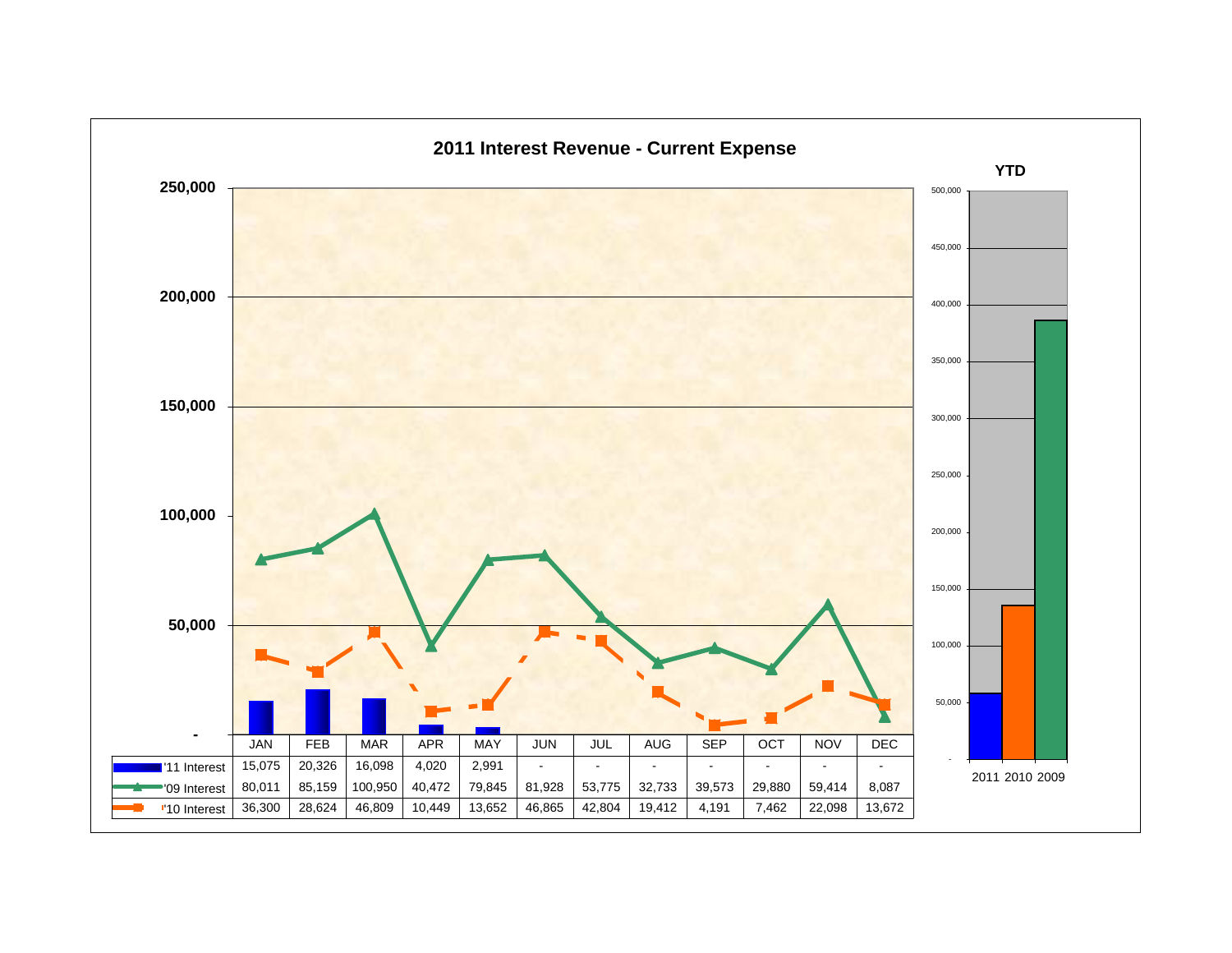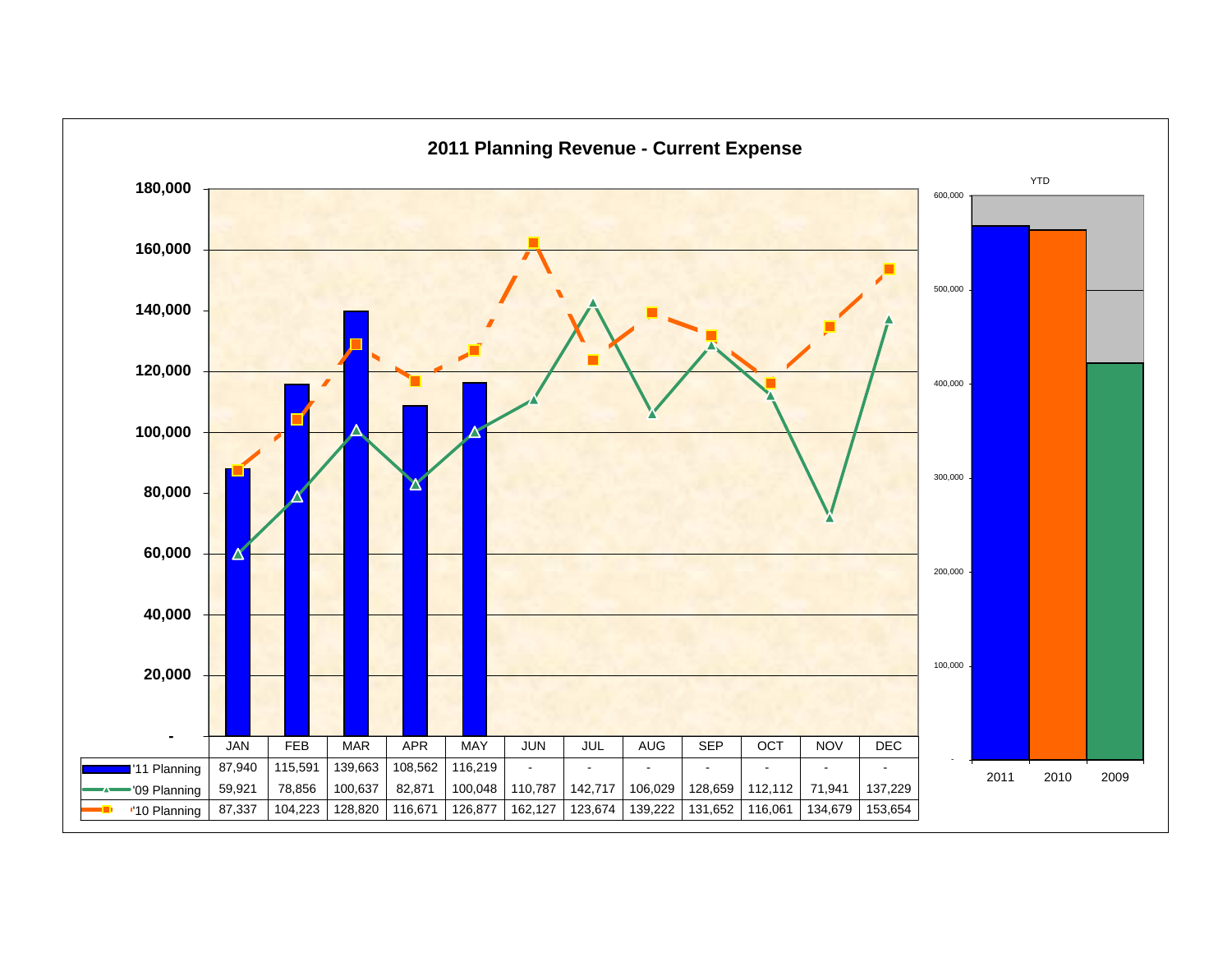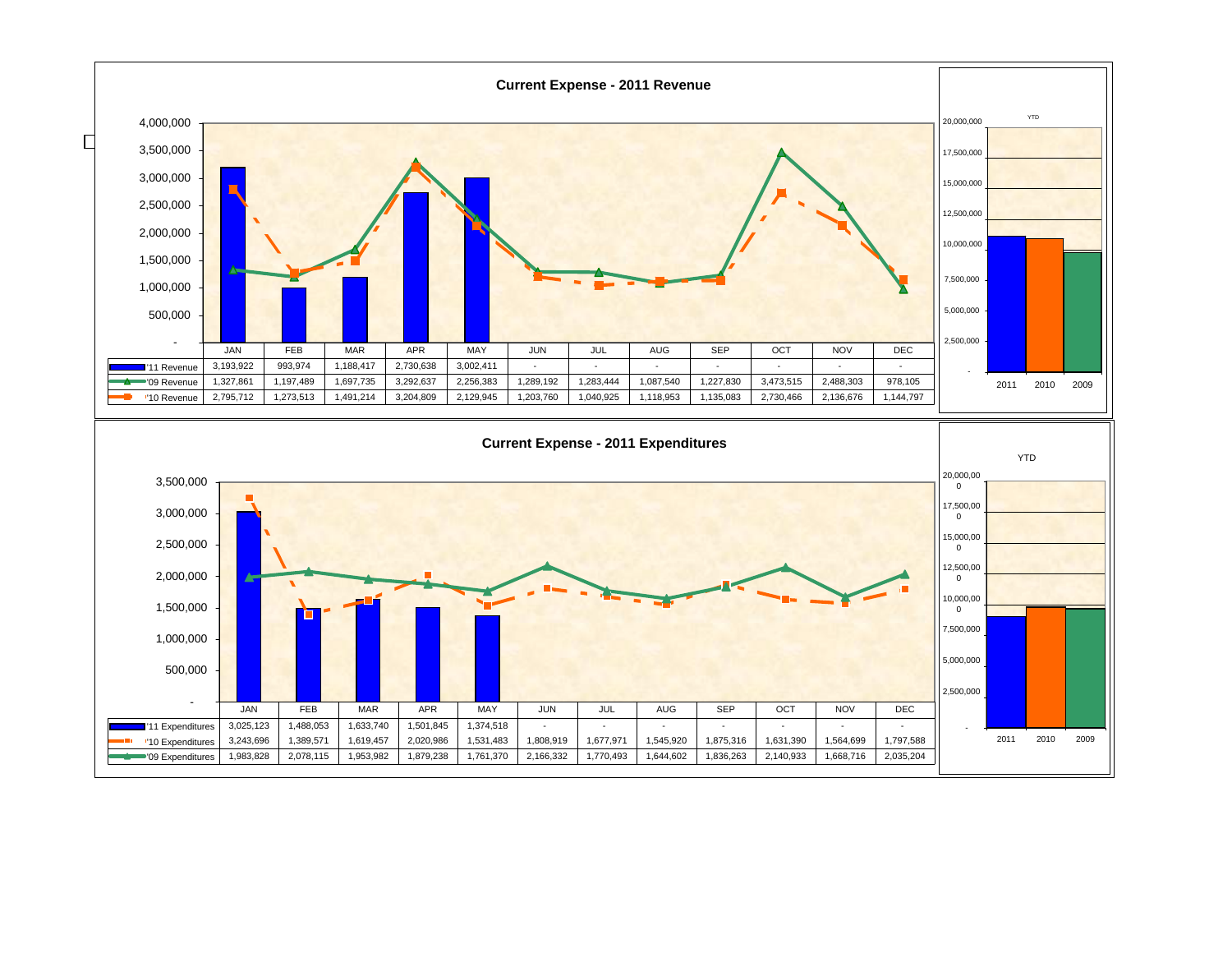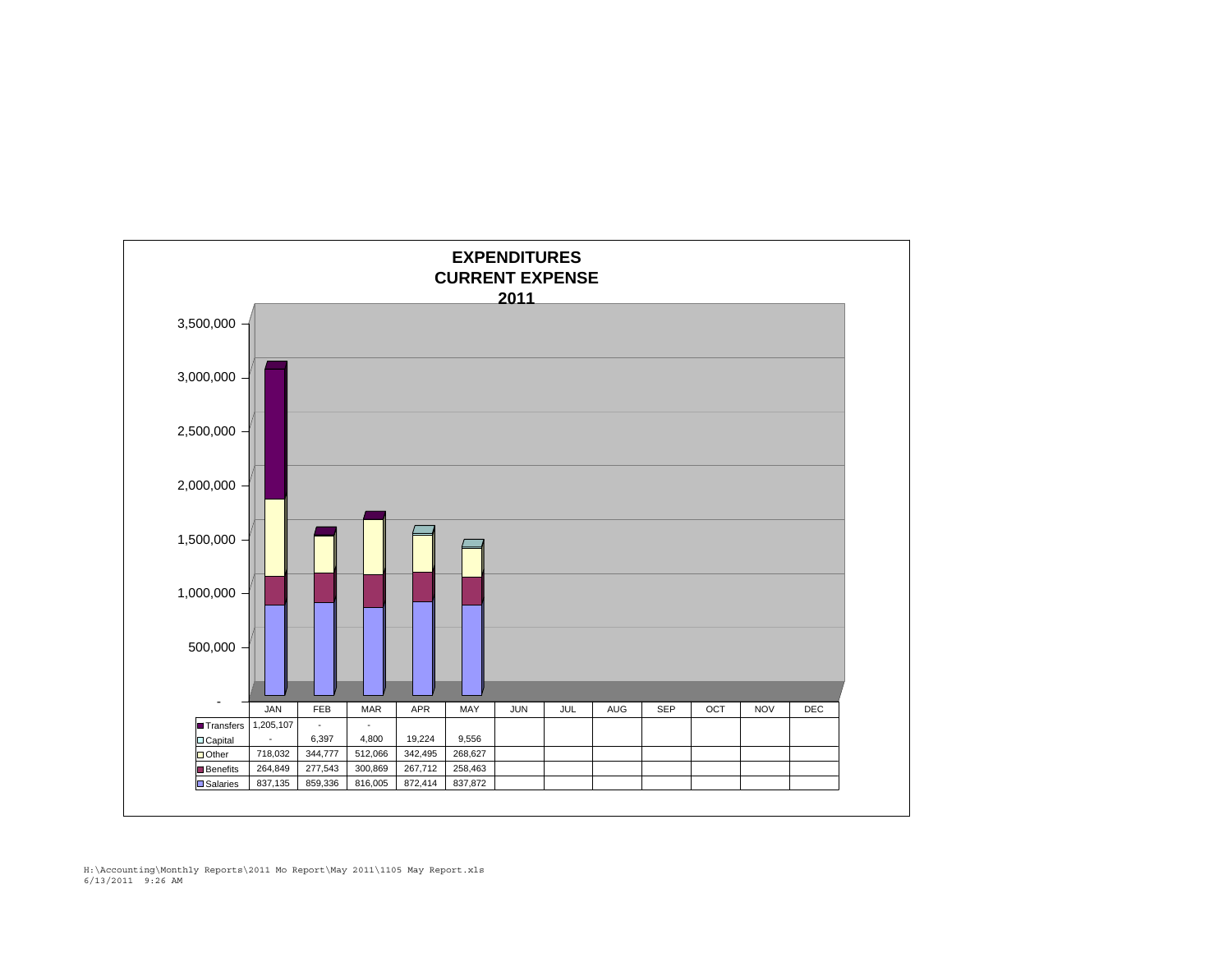|                              |                    |                                    |                | 2011            | 2011<br>Month  | 2011<br>Year to | 2011<br><b>Encumbered</b> | 2011            |                |
|------------------------------|--------------------|------------------------------------|----------------|-----------------|----------------|-----------------|---------------------------|-----------------|----------------|
|                              |                    | <b>Prior Years to Date Actuals</b> |                | Approved        | to Date @      | Date @          | Amount @                  | Balance @       | <b>Percent</b> |
| Object                       | <b>Description</b> | 2009                               | 2010           | <b>Budget</b>   | 05/31/2011     | 05/31/2011      | 05/31/2011                | 05/31/2011      | <b>YTD</b>     |
| <b>CURRENT EXPENSE (001)</b> |                    |                                    |                |                 |                |                 |                           |                 |                |
| USE OF FUND BALANCE          |                    | 0.00                               | 0.00           | 150.000.00      | 0.00           | 0.00            | 0.00                      | 150.000.00      | $0\%$          |
| <b>REVENUES</b>              |                    | 8,745,185.72                       | 8,594,118.05   | 18,588,094.00   | 2,939,385.33   | 8,925,021.77    | 0.00                      | 9,663,072.23    | 48 %           |
| <b>GRANT REVENUES</b>        |                    | 245.713.32                         | 353.175.09     | 937.041.00      | 63.025.88      | 305.341.40      | 0.00                      | 631.699.60      | 33%            |
| <b>EXPENDITURES</b>          |                    | (9,050,651.56)                     | (8,448,406.87) | (19,891,528.00) | (1,374,518.01) | (7,818,173.18)  | (34,069.16)               | (12,039,285.66) | 39 %           |
| <b>TRANSFERS IN</b>          |                    | 781.207.13                         | 1.947.900.00   | 1,879,000.00    | 0.00           | 1.879.000.00    | 0.00                      | 0.00            | 100 %          |
| <b>TRANSFERS OUT</b>         |                    | (605, 882.57)                      | (1,356,786.77) | (1,662,607.00)  | 0.00           | (1,205,107.00)  | 0.00                      | (457,500.00)    | 72%            |
| Net CURRENT EXPENSE (001)    |                    | 115.572.04                         | 1,089,999.50   | 0.00            | 1,627,893.20   | 2,086,082.99    | (34,069.16)               | (2,052,013.83)  |                |
| <b>Grand Total All Funds</b> |                    | 115.572.04                         | 1.089.999.50   | 0.00            | 1,627,893.20   | 2.086.082.99    | (34,069.16)               | (2,052,013.83)  |                |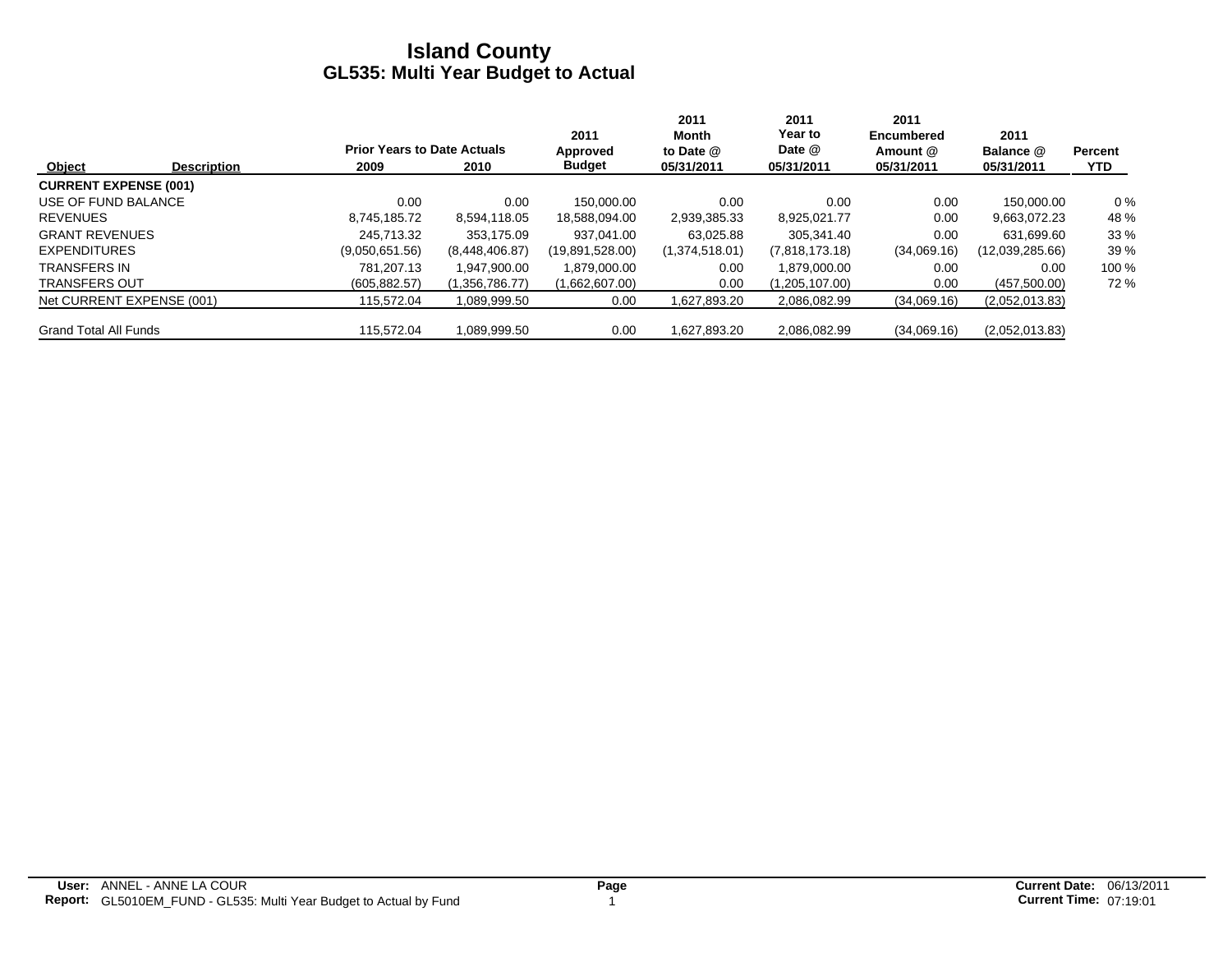|                                                             |                         |                       | <b>Report Date: 05/31/2011</b> |                        |                       |
|-------------------------------------------------------------|-------------------------|-----------------------|--------------------------------|------------------------|-----------------------|
| <b>Group - Description</b>                                  | <b>Budget</b>           | <b>Actual</b>         | <b>Encumbrance</b>             | <b>Balance</b>         | Percent<br><b>YTD</b> |
| Dept: 11 PUBLIC WORKS                                       |                         |                       |                                |                        |                       |
| <b>Revenue</b>                                              |                         |                       |                                |                        |                       |
| 31 TAXES                                                    | 0.00                    | 0.00                  | 0.00                           | 0.00                   | 0.00                  |
| 34 CHARGES FOR GOODS & SERVICES                             | 5,060.00                | 4,875.94              | 0.00                           | 184.06                 | 96.36                 |
| <b>36 MISCELLANEOUS REVENUES</b>                            | 4,000.00                | 139.66                | 0.00                           | 3,860.34               | 3.49                  |
| <b>39 OTHER FINANCING SOURCES</b>                           | 0.00                    | 0.00                  | 0.00                           | 0.00                   | 0.00                  |
| <b>Revenue Total:</b>                                       | 9,060.00                | 5,015.60              | 0.00                           | 4,044.40               | 55.35                 |
| <b>Expenditures</b>                                         |                         |                       |                                |                        |                       |
| 10 SALARIES & BENEFITS<br>20 MAINTENANCE & OPERATIONS       | 113,179.00<br>40,420.00 | 41,385.01<br>8,592.63 | 0.00<br>0.00                   | 71,793.99<br>31,827.37 | 36.56<br>21.25        |
| <b>30 INTERGOVERMENT</b>                                    | 0.00                    | 780.03                | 0.00                           | (780.03)               | 0.00                  |
| <b>40 CAPITAL</b>                                           | 0.00                    | 0.00                  | 0.00                           | 0.00                   | 0.00                  |
| <b>Expenditure Total:</b>                                   | 153,599.00              | 50,757.67             | 0.00                           | 102,841.33             | 33.04                 |
| <b>Dept Total:</b>                                          | (144, 539.00)           | (45,742.07)           | 0.00                           | (98, 796.93)           |                       |
|                                                             |                         |                       |                                |                        |                       |
| <b>Dept: 13 HUMAN SERVICES</b><br><b>Expenditures</b>       |                         |                       |                                |                        |                       |
| 20 MAINTENANCE & OPERATIONS                                 | 0.00                    | 50,823.72             | 0.00                           | (50, 823.72)           | 0.00                  |
| <b>Expenditure Total:</b>                                   | 0.00                    | 50,823.72             | 0.00                           | (50, 823.72)           | 0.00                  |
| <b>Dept Total:</b>                                          | 0.00                    | (50, 823.72)          | 0.00                           | 50,823.72              |                       |
| Dept: 14 PUBLIC HEALTH<br><b>Revenue</b>                    |                         |                       |                                |                        |                       |
| 33 INTERGOVERMENTAL REVENUES                                | 0.00                    | 0.00                  | 0.00                           | 0.00                   | 0.00                  |
| 39 OTHER FINANCING SOURCES                                  | 0.00                    | 0.00                  | 0.00                           | 0.00                   | 0.00                  |
| <b>Revenue Total:</b>                                       | 0.00                    | 0.00                  | 0.00                           | 0.00                   | 0.00                  |
| <b>Expenditures</b>                                         |                         |                       |                                |                        |                       |
| 10 SALARIES & BENEFITS                                      | 0.00                    | 0.00                  | 0.00                           | 0.00                   | 0.00                  |
| 20 MAINTENANCE & OPERATIONS                                 | 0.00                    | 0.00                  | 0.00                           | 0.00                   | 0.00                  |
| <b>40 CAPITAL</b>                                           | 0.00                    | 0.00                  | 0.00                           | 0.00                   | 0.00                  |
| <b>Expenditure Total:</b>                                   | 0.00                    | 0.00                  | 0.00                           | 0.00                   | 0.00                  |
| <b>Dept Total:</b>                                          | 0.00                    | 0.00                  | 0.00                           | $0.00\,$               |                       |
| Dept: 20 ASSESSOR<br><b>Revenue</b>                         |                         |                       |                                |                        |                       |
| 34 CHARGES FOR GOODS & SERVICES                             | 0.00                    | 4,243.83              | 0.00                           | (4,243.83)             | 0.00                  |
| <b>36 MISCELLANEOUS REVENUES</b>                            | 0.00                    | 625.25                | 0.00                           | (625.25)               | 0.00                  |
| <b>Revenue Total:</b><br><b>Expenditures</b>                | 0.00                    | 4,869.08              | 0.00                           | (4,869.08)             | 0.00                  |
| 10 SALARIES & BENEFITS                                      | 954,182.00              | 407,756.06            | 0.00                           | 546,425.94             | 42.73                 |
| 20 MAINTENANCE & OPERATIONS                                 | 71,300.00               | 8,584.06              | 0.00                           | 62,715.94              | 12.03                 |
| <b>40 CAPITAL</b>                                           | 0.00                    | 6,397.11              | 0.00                           | (6,397.11)             | 0.00                  |
| <b>Expenditure Total:</b>                                   | 1,025,482.00            | 422,737.23            | 0.00                           | 602,744.77             | 41.22                 |
| <b>Dept Total:</b>                                          | (1,025,482.00)          | (417, 868.15)         | 0.00                           | (607, 613.85)          |                       |
| Dept: 21 AUDITOR<br><b>Revenue</b><br>32 LICENSES & PERMITS | 4,000.00                | 1,494.00              | 0.00                           | 2,506.00               | 37.35                 |
|                                                             |                         |                       |                                |                        |                       |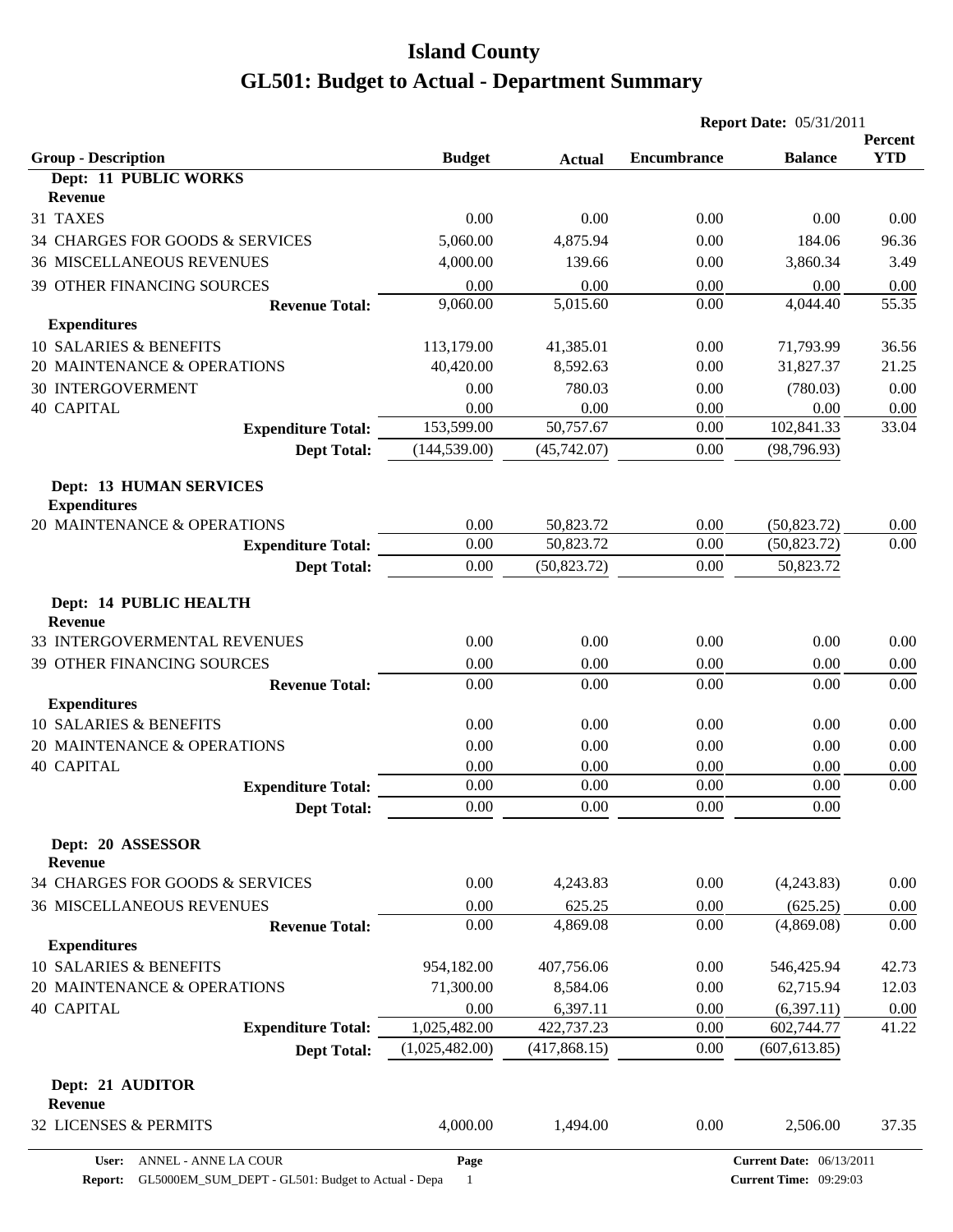|                                          |                      |                    |                    | <b>Report Date: 05/31/2011</b> |                       |
|------------------------------------------|----------------------|--------------------|--------------------|--------------------------------|-----------------------|
| <b>Group - Description</b>               | <b>Budget</b>        | <b>Actual</b>      | <b>Encumbrance</b> | <b>Balance</b>                 | Percent<br><b>YTD</b> |
| 34 CHARGES FOR GOODS & SERVICES          | 597,500.00           | 237,943.57         | 0.00               | 359,556.43                     | 39.82                 |
| <b>36 MISCELLANEOUS REVENUES</b>         | 300.00               | 134.78             | 0.00               | 165.22                         | 44.92                 |
| <b>Revenue Total:</b>                    | 601,800.00           | 239,572.35         | 0.00               | 362,227.65                     | 39.80                 |
| <b>Expenditures</b>                      |                      |                    |                    |                                |                       |
| 10 SALARIES & BENEFITS                   | 675,465.00           | 262,664.87         | 0.00               | 412,800.13                     | 38.88                 |
| 20 MAINTENANCE & OPERATIONS              | 83,288.00            | 18,271.60          | 0.00               | 65,016.40                      | 21.93                 |
| <b>Expenditure Total:</b>                | 758,753.00           | 280,936.47         | 0.00               | 477,816.53                     | 37.02                 |
| <b>Dept Total:</b>                       | (156, 953.00)        | (41, 364.12)       | 0.00               | (115,588.88)                   |                       |
| Dept: 24 CLERK                           |                      |                    |                    |                                |                       |
| <b>Revenue</b>                           |                      |                    |                    |                                |                       |
| 33 INTERGOVERMENTAL REVENUES             | 55,000.00            | 46,604.78          | 0.00               | 8,395.22                       | 84.73                 |
| 34 CHARGES FOR GOODS & SERVICES          | 228,000.00           | 82,672.75          | 0.00               | 145,327.25                     | 36.25                 |
| <b>35 FINES &amp; PENALTIES</b>          | 56,848.00            | 26,218.45          | 0.00               | 30,629.55                      | 46.12                 |
| <b>36 MISCELLANEOUS REVENUES</b>         | 6,000.00             | 1,983.80           | 0.00               | 4,016.20                       | 33.06                 |
| 39 OTHER FINANCING SOURCES               | 9,000.00             | 9,000.00           | 0.00               | 0.00                           | 100.00                |
| <b>Revenue Total:</b>                    | 354,848.00           | 166,479.78         | 0.00               | 188,368.22                     | 46.91                 |
| <b>Expenditures</b>                      |                      |                    |                    |                                |                       |
| 10 SALARIES & BENEFITS                   | 371,338.00           | 142,228.56         | 0.00               | 229,109.44                     | 38.30                 |
| 20 MAINTENANCE & OPERATIONS              | 31,500.00            | 15,904.72          | 0.00               | 15,595.28                      | 50.49                 |
| <b>Expenditure Total:</b>                | 402,838.00           | 158,133.28         | 0.00               | 244,704.72                     | 39.25                 |
| <b>Dept Total:</b>                       | (47,990.00)          | 8,346.50           | 0.00               | (56, 336.50)                   |                       |
| Dept: 25 COMMISSIONERS<br><b>Revenue</b> |                      |                    |                    |                                |                       |
| 34 CHARGES FOR GOODS & SERVICES          | 400.00               | 182.15             | 0.00               | 217.85                         | 45.53                 |
| <b>36 MISCELLANEOUS REVENUES</b>         | 0.00                 | 3,270.60           | 0.00               | (3,270.60)                     | 0.00                  |
| <b>Revenue Total:</b>                    | 400.00               | 3,452.75           | 0.00               | (3,052.75)                     | 863.18                |
| <b>Expenditures</b>                      |                      |                    |                    |                                |                       |
| 10 SALARIES & BENEFITS                   | 530,727.00           | 236,041.03         | 0.00               | 294,685.97                     | 44.47                 |
| 20 MAINTENANCE & OPERATIONS              | 59,750.00            | 14,369.70          | 0.00               | 45,380.30                      | 24.04                 |
| <b>Expenditure Total:</b>                | 590,477.00           | 250,410.73         | $0.00\,$           | 340,066.27                     | 42.40                 |
| <b>Dept Total:</b>                       | (590,077.00)         | (246, 957.98)      | 0.00               | (343, 119.02)                  |                       |
| <b>Dept: 26 CENTRAL SERVICES</b>         |                      |                    |                    |                                |                       |
| <b>Revenue</b>                           |                      |                    |                    |                                |                       |
| 31 TAXES                                 | 0.00                 | 0.00               | 0.00               | 0.00                           | 0.00                  |
| 36 MISCELLANEOUS REVENUES                | 0.00                 | 0.00               | 0.00               | 0.00                           | 0.00                  |
| 39 OTHER FINANCING SOURCES               | 0.00                 | 0.00               | 0.00               | 0.00                           | 0.00                  |
| <b>Revenue Total:</b>                    | 0.00                 | 0.00               | 0.00               | 0.00                           | 0.00                  |
| <b>Expenditures</b>                      |                      |                    |                    |                                |                       |
| 10 SALARIES & BENEFITS                   | 476,117.00           | 152,005.20         | 0.00               | 324,111.80                     | 31.92                 |
| 20 MAINTENANCE & OPERATIONS              | 375,744.00           | 170,081.53         | 34,069.16          | 171,593.31                     | 54.33                 |
| <b>40 CAPITAL</b>                        | 157,000.00           | 25,902.98          | 0.00               | 131,097.02                     | 16.49                 |
| <b>60 DEBT SERVICE</b>                   | 0.00<br>1,008,861.00 | 0.00<br>347,989.71 | 0.00<br>34,069.16  | 0.00<br>626,802.13             | 0.00<br>37.87         |
| <b>Expenditure Total:</b>                | (1,008,861.00)       | (347, 989.71)      | (34,069.16)        | (626, 802.13)                  |                       |
| <b>Dept Total:</b>                       |                      |                    |                    |                                |                       |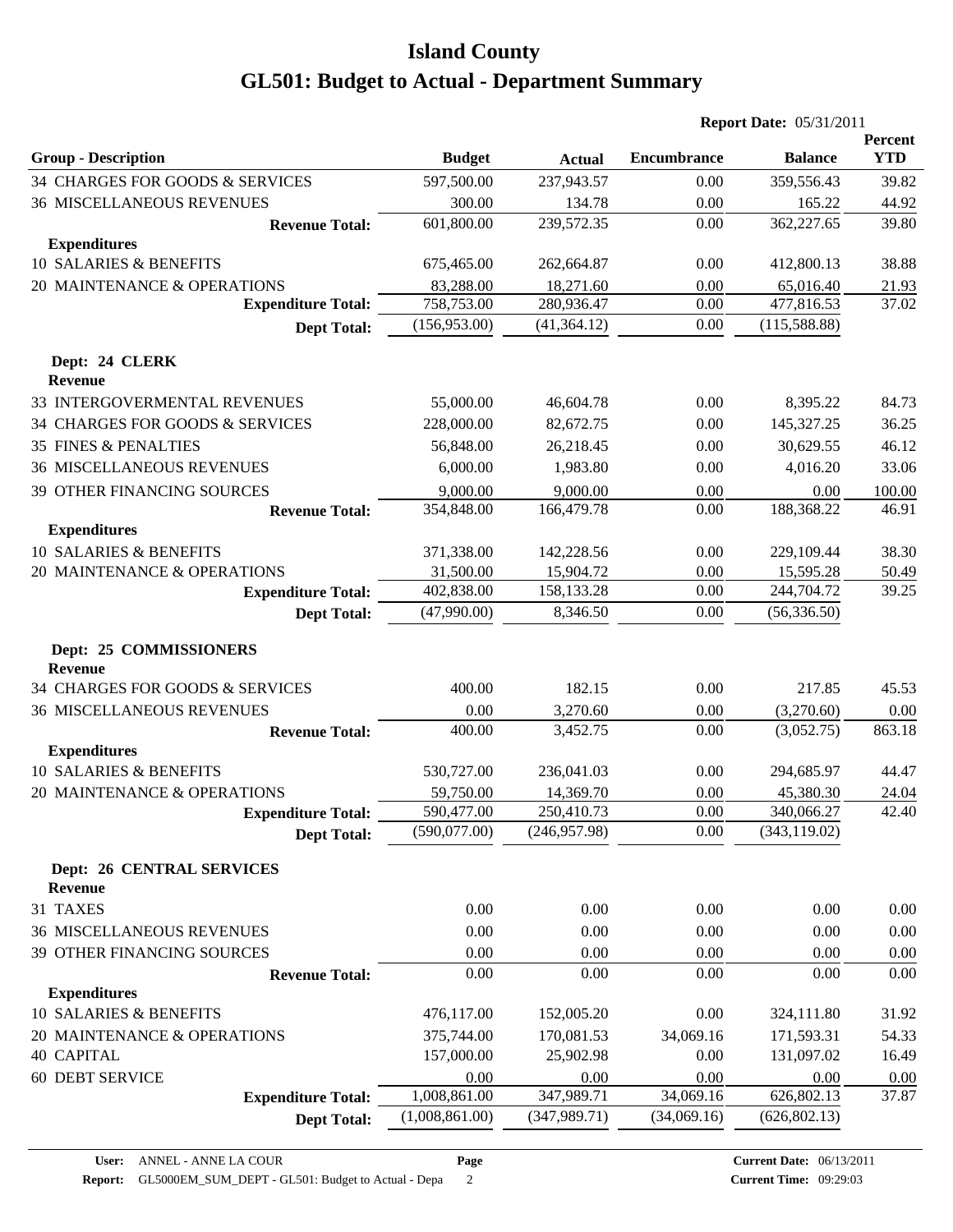|                                                     |               |               |                    | <b>Report Date: 05/31/2011</b> |            |  |  |
|-----------------------------------------------------|---------------|---------------|--------------------|--------------------------------|------------|--|--|
|                                                     |               |               |                    |                                | Percent    |  |  |
| <b>Group - Description</b>                          | <b>Budget</b> | <b>Actual</b> | <b>Encumbrance</b> | <b>Balance</b>                 | <b>YTD</b> |  |  |
| Dept: 27 CORONER<br><b>Revenue</b>                  |               |               |                    |                                |            |  |  |
| 33 INTERGOVERMENTAL REVENUES                        | 20,000.00     | 19,422.70     | 0.00               | 577.30                         | 97.11      |  |  |
| <b>Revenue Total:</b>                               | 20,000.00     | 19,422.70     | 0.00               | 577.30                         | 97.11      |  |  |
| <b>Expenditures</b>                                 |               |               |                    |                                |            |  |  |
| 10 SALARIES & BENEFITS                              | 144,192.00    | 58,180.19     | 0.00               | 86,011.81                      | 40.34      |  |  |
| 20 MAINTENANCE & OPERATIONS                         | 68,925.00     | 27,329.61     | 0.00               | 41,595.39                      | 39.65      |  |  |
| <b>Expenditure Total:</b>                           | 213,117.00    | 85,509.80     | 0.00               | 127,607.20                     | 40.12      |  |  |
| <b>Dept Total:</b>                                  | (193, 117.00) | (66,087.10)   | 0.00               | (127, 029.90)                  |            |  |  |
| Dept: 28 FACILITIES & MAINTENANCE<br><b>Revenue</b> |               |               |                    |                                |            |  |  |
| 34 CHARGES FOR GOODS & SERVICES                     | 40,000.00     | 30,511.15     | 0.00               | 9,488.85                       | 76.27      |  |  |
| <b>Revenue Total:</b>                               | 40,000.00     | 30,511.15     | 0.00               | 9,488.85                       | 76.27      |  |  |
| <b>Expenditures</b>                                 |               |               |                    |                                |            |  |  |
| <b>10 SALARIES &amp; BENEFITS</b>                   | 557,191.00    | 219,578.27    | 0.00               | 337,612.73                     | 39.40      |  |  |
| 20 MAINTENANCE & OPERATIONS                         | 422,750.00    | 143,672.62    | 0.00               | 279,077.38                     | 33.98      |  |  |
| <b>Expenditure Total:</b>                           | 979,941.00    | 363,250.89    | 0.00               | 616,690.11                     | 37.06      |  |  |
| <b>Dept Total:</b>                                  | (939, 941.00) | (332, 739.74) | 0.00               | (607, 201.26)                  |            |  |  |
| Dept: 29 DISTRICT COURT<br><b>Revenue</b>           |               |               |                    |                                |            |  |  |
| 33 INTERGOVERMENTAL REVENUES                        | 259,860.00    | 127,747.59    | 0.00               | 132,112.41                     | 49.16      |  |  |
| 34 CHARGES FOR GOODS & SERVICES                     | 233,500.00    | 77,377.23     | 0.00               | 156, 122. 77                   | 33.13      |  |  |
| <b>35 FINES &amp; PENALTIES</b>                     | 531,300.00    | 212,745.38    | 0.00               | 318,554.62                     | 40.04      |  |  |
| <b>36 MISCELLANEOUS REVENUES</b>                    | 10,000.00     | 8,981.19      | 0.00               | 1,018.81                       | 89.81      |  |  |
| <b>38 NONREVENUES</b>                               | 0.00          | 5,631.43      | 0.00               | (5,631.43)                     | 0.00       |  |  |
| <b>Revenue Total:</b>                               | 1,034,660.00  | 432,482.82    | 0.00               | 602,177.18                     | 41.79      |  |  |
| <b>Expenditures</b>                                 |               |               |                    |                                |            |  |  |
| 10 SALARIES & BENEFITS                              | 833,082.00    | 336,278.32    | 0.00               | 496,803.68                     | 40.36      |  |  |
| 20 MAINTENANCE & OPERATIONS                         | 91,010.00     | 29,528.96     | 0.00               | 61,481.04                      | 32.44      |  |  |
| <b>Expenditure Total:</b>                           | 924,092.00    | 365,807.28    | 0.00               | 558,284.72                     | 39.58      |  |  |
| <b>Dept Total:</b>                                  | 110,568.00    | 66,675.54     | 0.00               | 43,892.46                      |            |  |  |
| <b>Dept: 36 MISCELLANEOUS</b><br><b>Revenue</b>     |               |               |                    |                                |            |  |  |
| 33 INTERGOVERMENTAL REVENUES                        | 25,000.00     | 25,000.00     | 0.00               | 0.00                           | 100.00     |  |  |
| <b>Revenue Total:</b>                               | 25,000.00     | 25,000.00     | 0.00               | 0.00                           | 100.00     |  |  |
| <b>Expenditures</b>                                 |               |               |                    |                                |            |  |  |
| 10 SALARIES & BENEFITS                              | 82,000.00     | 16,049.69     | 0.00               | 65,950.31                      | 19.57      |  |  |
| 20 MAINTENANCE & OPERATIONS                         | 284,255.00    | 26,875.75     | 0.00               | 257,379.25                     | 9.45       |  |  |
| 30 INTERGOVERMENT                                   | 69,417.00     | 44,146.00     | 0.00               | 25,271.00                      | 63.59      |  |  |
| <b>Expenditure Total:</b>                           | 435,672.00    | 87,071.44     | 0.00               | 348,600.56                     | 19.98      |  |  |
| <b>Dept Total:</b>                                  | (410,672.00)  | (62,071.44)   | 0.00               | (348, 600.56)                  |            |  |  |
| Dept: 39 PROSECUTING ATTORNEY<br>Revenue            |               |               |                    |                                |            |  |  |
| 33 INTERGOVERMENTAL REVENUES                        | 179,867.00    | 78,801.01     | 0.00               | 101,065.99                     | 43.81      |  |  |

**Page**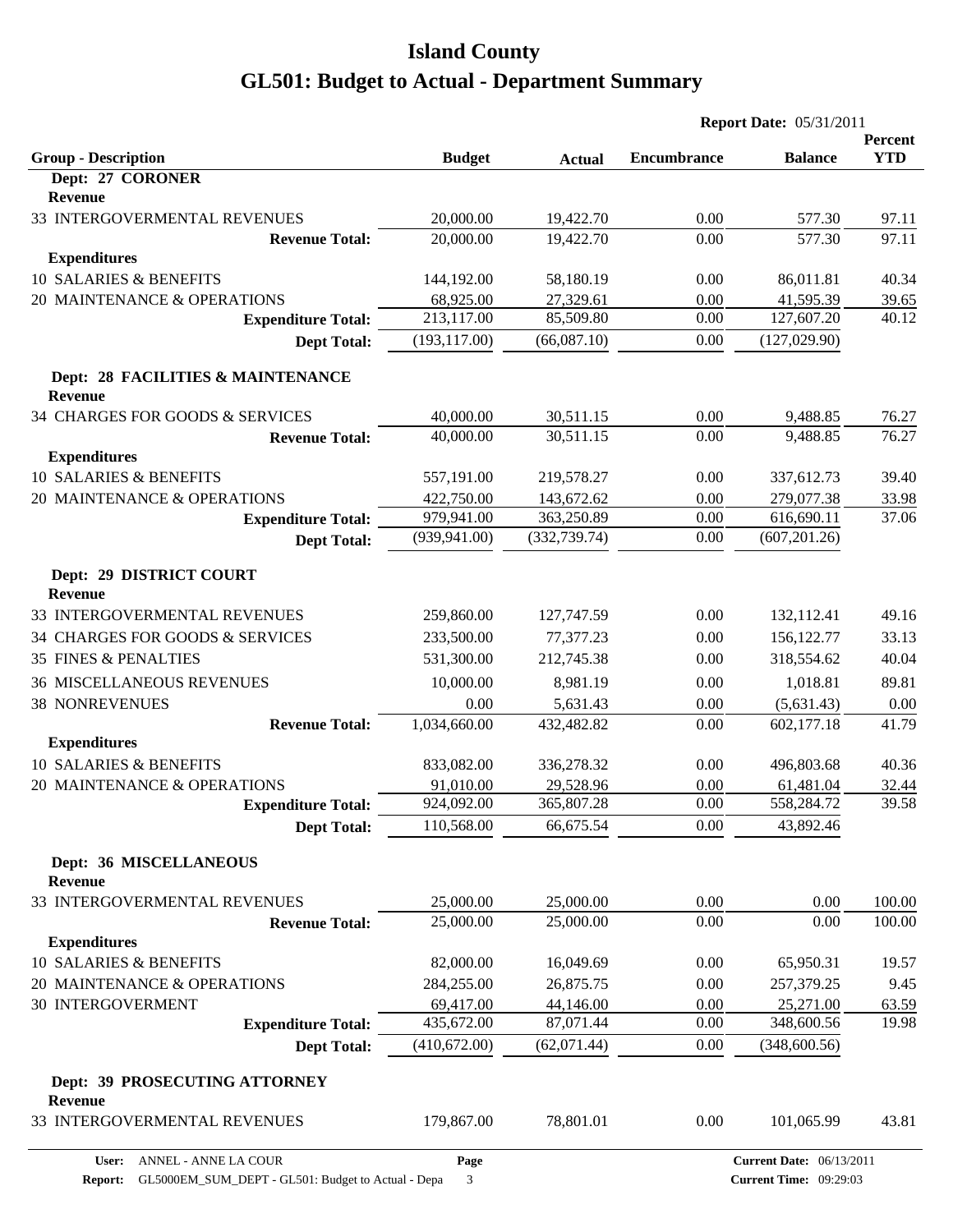|                                                  |                |                | <b>Report Date: 05/31/2011</b> |                                 |                       |  |  |
|--------------------------------------------------|----------------|----------------|--------------------------------|---------------------------------|-----------------------|--|--|
| <b>Group - Description</b>                       | <b>Budget</b>  | <b>Actual</b>  | <b>Encumbrance</b>             | <b>Balance</b>                  | Percent<br><b>YTD</b> |  |  |
| 34 CHARGES FOR GOODS & SERVICES                  | 32,500.00      | 13,244.51      | 0.00                           | 19,255.49                       | 40.75                 |  |  |
| <b>35 FINES &amp; PENALTIES</b>                  | 0.00           | 729.63         | 0.00                           | (729.63)                        | 0.00                  |  |  |
| <b>36 MISCELLANEOUS REVENUES</b>                 | 0.00           | 43.75          | 0.00                           | (43.75)                         | 0.00                  |  |  |
| 39 OTHER FINANCING SOURCES                       | 13,000.00      | 13,000.00      | 0.00                           | 0.00                            | 100.00                |  |  |
| <b>Revenue Total:</b>                            | 225,367.00     | 105,818.90     | 0.00                           | 119,548.10                      | 46.95                 |  |  |
| <b>Expenditures</b>                              |                |                |                                |                                 |                       |  |  |
| <b>10 SALARIES &amp; BENEFITS</b>                | 1,151,348.00   | 477,964.15     | 0.00                           | 673,383.85                      | 41.51                 |  |  |
| 20 MAINTENANCE & OPERATIONS                      | 102,756.00     | 20,645.80      | 0.00                           | 82,110.20                       | 20.09                 |  |  |
| <b>40 CAPITAL</b>                                | 17,985.00      | 0.00           | 0.00                           | 17,985.00                       | 0.00                  |  |  |
| <b>Expenditure Total:</b>                        | 1,272,089.00   | 498,609.95     | 0.00                           | 773,479.05                      | 39.19                 |  |  |
| <b>Dept Total:</b>                               | (1,046,722.00) | (392, 791.05)  | 0.00                           | (653,930.95)                    |                       |  |  |
| Dept: 40 SHERIFF<br><b>Revenue</b>               |                |                |                                |                                 |                       |  |  |
| 32 LICENSES & PERMITS                            | 20,000.00      | 12,305.75      | 0.00                           | 7,694.25                        | 61.52                 |  |  |
| 33 INTERGOVERMENTAL REVENUES                     | 217,000.00     | 78,096.69      | 0.00                           | 138,903.31                      | 35.98                 |  |  |
| 34 CHARGES FOR GOODS & SERVICES                  | 54,500.00      | 22,347.30      | 0.00                           | 32,152.70                       | 41.00                 |  |  |
| <b>35 FINES &amp; PENALTIES</b>                  | 0.00           | 19.43          | 0.00                           | (19.43)                         | 0.00                  |  |  |
| <b>36 MISCELLANEOUS REVENUES</b>                 | 4,700.00       | 2,082.54       | 0.00                           | 2,617.46                        | 44.30                 |  |  |
| <b>38 NONREVENUES</b>                            | 0.00           | 803.00         | 0.00                           | (803.00)                        | 0.00                  |  |  |
| 39 OTHER FINANCING SOURCES                       | 616,000.00     | 616,000.00     | 0.00                           | 0.00                            | 100.00                |  |  |
| <b>Revenue Total:</b>                            | 912,200.00     | 731,654.71     | 0.00                           | 180,545.29                      | 80.20                 |  |  |
| <b>Expenditures</b>                              |                |                |                                |                                 |                       |  |  |
| 10 SALARIES & BENEFITS                           | 4,965,834.00   | 2,034,080.19   | 0.00                           | 2,931,753.81                    | 40.96                 |  |  |
| 20 MAINTENANCE & OPERATIONS                      | 847,284.00     | 227,077.91     | 0.00                           | 620,206.09                      | 26.80                 |  |  |
| 30 INTERGOVERMENT                                | 577,515.00     | 294,884.00     | 0.00                           | 282,631.00                      | 51.06                 |  |  |
| 90 OTHER                                         | 0.00           | 0.00           | 0.00                           | 0.00                            | 0.00                  |  |  |
| <b>Expenditure Total:</b>                        | 6,390,633.00   | 2,556,042.10   | 0.00                           | 3,834,590.90                    | 40.00                 |  |  |
| <b>Dept Total:</b>                               | (5,478,433.00) | (1,824,387.39) | 0.00                           | (3,654,045.61)                  |                       |  |  |
| <b>Dept: 41 SUPERIOR COURT</b><br><b>Revenue</b> |                |                |                                |                                 |                       |  |  |
| 32 LICENSES & PERMITS                            | 20,000.00      | 3,818.00       | 0.00                           | 16,182.00                       | 19.09                 |  |  |
| 33 INTERGOVERMENTAL REVENUES                     | 315,263.00     | 97,099.00      | 0.00                           | 218,164.00                      | 30.79                 |  |  |
| 34 CHARGES FOR GOODS & SERVICES                  | 18,000.00      | 5,946.46       | 0.00                           | 12,053.54                       | 33.03                 |  |  |
| <b>36 MISCELLANEOUS REVENUES</b>                 | 0.00           | 470.50         | 0.00                           | (470.50)                        | 0.00                  |  |  |
| <b>Revenue Total:</b>                            | 353,263.00     | 107,333.96     | 0.00                           | 245,929.04                      | 30.38                 |  |  |
| <b>Expenditures</b>                              |                |                |                                |                                 |                       |  |  |
| 10 SALARIES & BENEFITS                           | 876,275.00     | 373,706.41     | 0.00                           | 502,568.59                      | 42.64                 |  |  |
| 20 MAINTENANCE & OPERATIONS                      | 158,052.00     | 44,117.54      | 0.00                           | 113,934.46                      | 27.91                 |  |  |
| <b>Expenditure Total:</b>                        | 1,034,327.00   | 417,823.95     | 0.00                           | 616,503.05                      | 40.39                 |  |  |
| <b>Dept Total:</b>                               | (681,064.00)   | (310, 489.99)  | 0.00                           | (370, 574.01)                   |                       |  |  |
| <b>Dept: 42 TREASURER</b>                        |                |                |                                |                                 |                       |  |  |
| Revenue                                          |                |                |                                |                                 |                       |  |  |
| 31 TAXES                                         | 83,000.00      | 30,719.00      | 0.00                           | 52,281.00                       | 37.01                 |  |  |
| 34 CHARGES FOR GOODS & SERVICES                  | 8,495.00       | 4,133.25       | 0.00                           | 4,361.75                        | 48.65                 |  |  |
| ANNEL - ANNE LA COUR<br>User:                    | Page           |                |                                | <b>Current Date: 06/13/2011</b> |                       |  |  |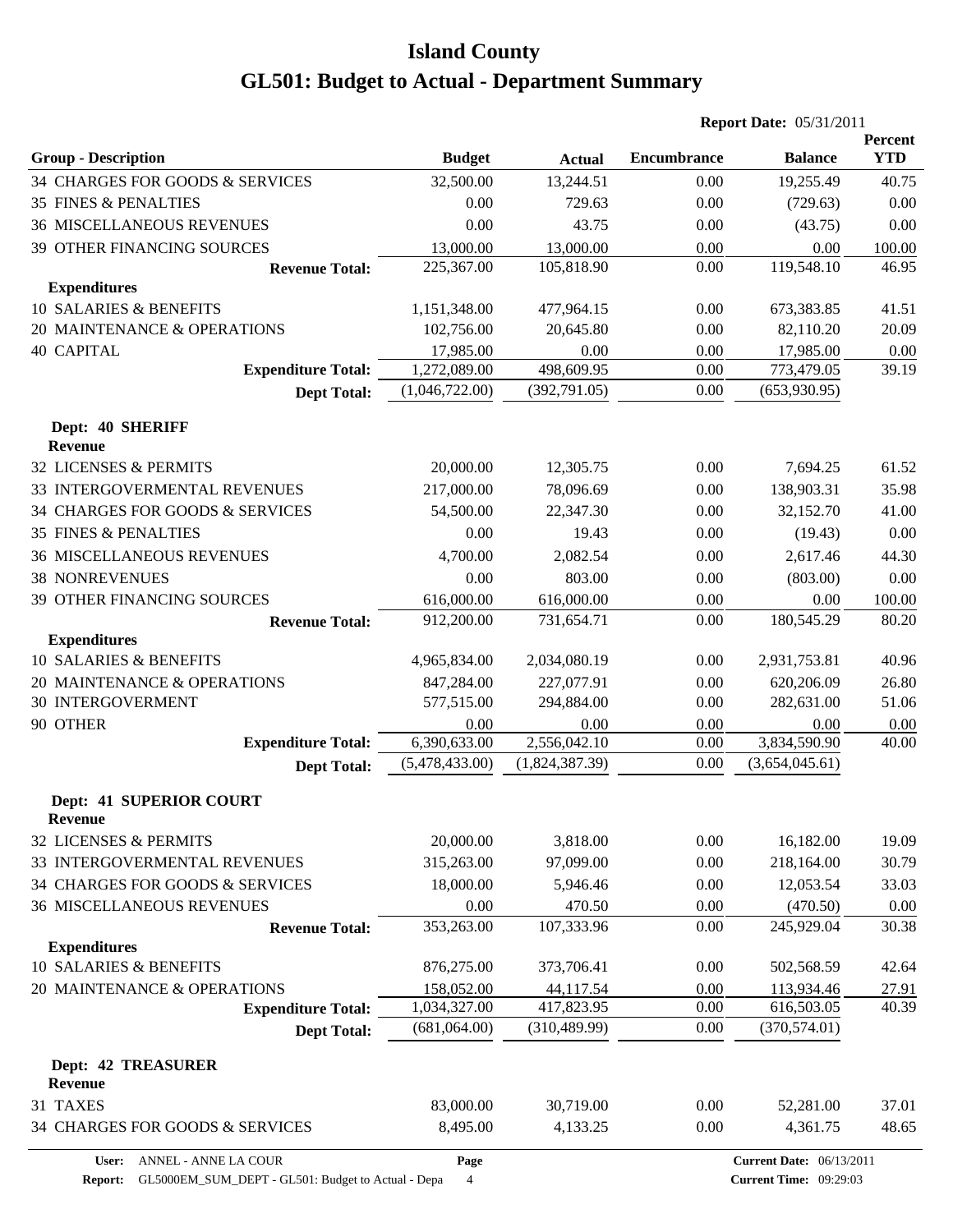|                                                        |               |               | <b>Report Date: 05/31/2011</b> |                |                              |
|--------------------------------------------------------|---------------|---------------|--------------------------------|----------------|------------------------------|
| <b>Group - Description</b>                             | <b>Budget</b> | <b>Actual</b> | <b>Encumbrance</b>             | <b>Balance</b> | <b>Percent</b><br><b>YTD</b> |
| <b>36 MISCELLANEOUS REVENUES</b>                       | 356,000.00    | 59,632.67     | 0.00                           | 296,367.33     | 16.75                        |
| <b>Revenue Total:</b>                                  | 447,495.00    | 94,484.92     | 0.00                           | 353,010.08     | 21.11                        |
| <b>Expenditures</b>                                    |               |               |                                |                |                              |
| 10 SALARIES & BENEFITS                                 | 392,205.00    | 143,960.68    | 0.00                           | 248,244.32     | 36.70                        |
| 20 MAINTENANCE & OPERATIONS                            | 63,057.00     | 41,645.30     | 0.00                           | 21,411.70      | 66.04                        |
| <b>40 CAPITAL</b>                                      | 17,000.00     | 0.00          | 0.00                           | 17,000.00      | 0.00                         |
| <b>60 DEBT SERVICE</b>                                 | 5,000.00      | 1,763.71      | 0.00                           | 3,236.29       | 35.27                        |
| <b>Expenditure Total:</b>                              | 477,262.00    | 187,369.69    | 0.00                           | 289,892.31     | 39.25                        |
| <b>Dept Total:</b>                                     | (29,767.00)   | (92, 884.77)  | 0.00                           | 63,117.77      |                              |
| Dept: 47 BUDGET<br><b>Expenditures</b>                 |               |               |                                |                |                              |
| 10 SALARIES & BENEFITS                                 | 117,971.00    | 51,811.66     | 0.00                           | 66,159.34      | 43.91                        |
| 20 MAINTENANCE & OPERATIONS                            | 8,300.00      | 1,749.44      | 0.00                           | 6,550.56       | 21.07                        |
| <b>Expenditure Total:</b>                              | 126,271.00    | 53,561.10     | 0.00                           | 72,709.90      | 42.41                        |
| <b>Dept Total:</b>                                     | (126, 271.00) | (53, 561.10)  | 0.00                           | (72,709.90)    |                              |
| <b>Dept: 48 EMERGENCY MANAGEMENT</b><br><b>Revenue</b> |               |               |                                |                |                              |
| 33 INTERGOVERMENTAL REVENUES                           | 213,411.00    | 66,683.36     | 0.00                           | 146,727.64     | 31.24                        |
| <b>Revenue Total:</b>                                  | 213,411.00    | 66,683.36     | 0.00                           | 146,727.64     | 31.24                        |
| <b>Expenditures</b>                                    |               |               |                                |                |                              |
| 10 SALARIES & BENEFITS                                 | 50,677.00     | 6,243.71      | 0.00                           | 44,433.29      | 12.32                        |
| 20 MAINTENANCE & OPERATIONS                            | 179,133.00    | 73,581.81     | 0.00                           | 105,551.19     | 41.07                        |
| <b>30 INTERGOVERMENT</b>                               | 25,000.00     | 2,884.00      | 0.00                           | 22,116.00      | 11.53                        |
| <b>40 CAPITAL</b>                                      | 17,278.00     | 7,676.83      | 0.00                           | 9,601.17       | 44.43                        |
| <b>Expenditure Total:</b>                              | 272,088.00    | 90,386.35     | 0.00                           | 181,701.65     | 33.21                        |
| <b>Dept Total:</b>                                     | (58,677.00)   | (23,702.99)   | 0.00                           | (34,974.01)    |                              |
| Dept: 51 CIVIL SERVICE<br><b>Revenue</b>               |               |               |                                |                |                              |
| 34 CHARGES FOR GOODS & SERVICES                        | 500.00        | 0.00          | 0.00                           | 500.00         | 0.00                         |
| <b>Revenue Total:</b>                                  | 500.00        | 0.00          | 0.00                           | 500.00         | 0.00                         |
| <b>Expenditures</b>                                    |               |               |                                |                |                              |
| 20 MAINTENANCE & OPERATIONS                            | 0.00          | 119.28        | 0.00                           | (119.28)       | 0.00                         |
| <b>Expenditure Total:</b>                              | 0.00          | 119.28        | 0.00                           | (119.28)       | 0.00                         |
| <b>Dept Total:</b>                                     | 500.00        | (119.28)      | 0.00                           | 619.28         |                              |
| Dept: 53 PLANNING<br><b>Revenue</b>                    |               |               |                                |                |                              |
| 32 LICENSES & PERMITS                                  | 870,000.00    | 393,246.14    | 0.00                           | 476,753.86     | 45.20                        |
| 33 INTERGOVERMENTAL REVENUES                           | 177,200.00    | 0.00          | 0.00                           | 177,200.00     | 0.00                         |
| 34 CHARGES FOR GOODS & SERVICES                        | 491,100.00    | 174,976.05    | 0.00                           | 316,123.95     | 35.62                        |
| <b>36 MISCELLANEOUS REVENUES</b>                       | 2,000.00      | (248.59)      | 0.00                           | 2,248.59       | $-12.42$                     |
| 39 OTHER FINANCING SOURCES                             | 49,000.00     | 49,000.00     | 0.00                           | 0.00           | 100.00                       |
| <b>Revenue Total:</b>                                  | 1,589,300.00  | 616,973.60    | 0.00                           | 972,326.40     | 38.82                        |
| <b>Expenditures</b>                                    |               |               |                                |                |                              |
| 10 SALARIES & BENEFITS                                 | 1,307,081.00  | 514,965.61    | 0.00                           | 792,115.39     | 39.39                        |

**Report:** GL5000EM\_SUM\_DEPT - GL501: Budget to Actual - Depa 5

**Page**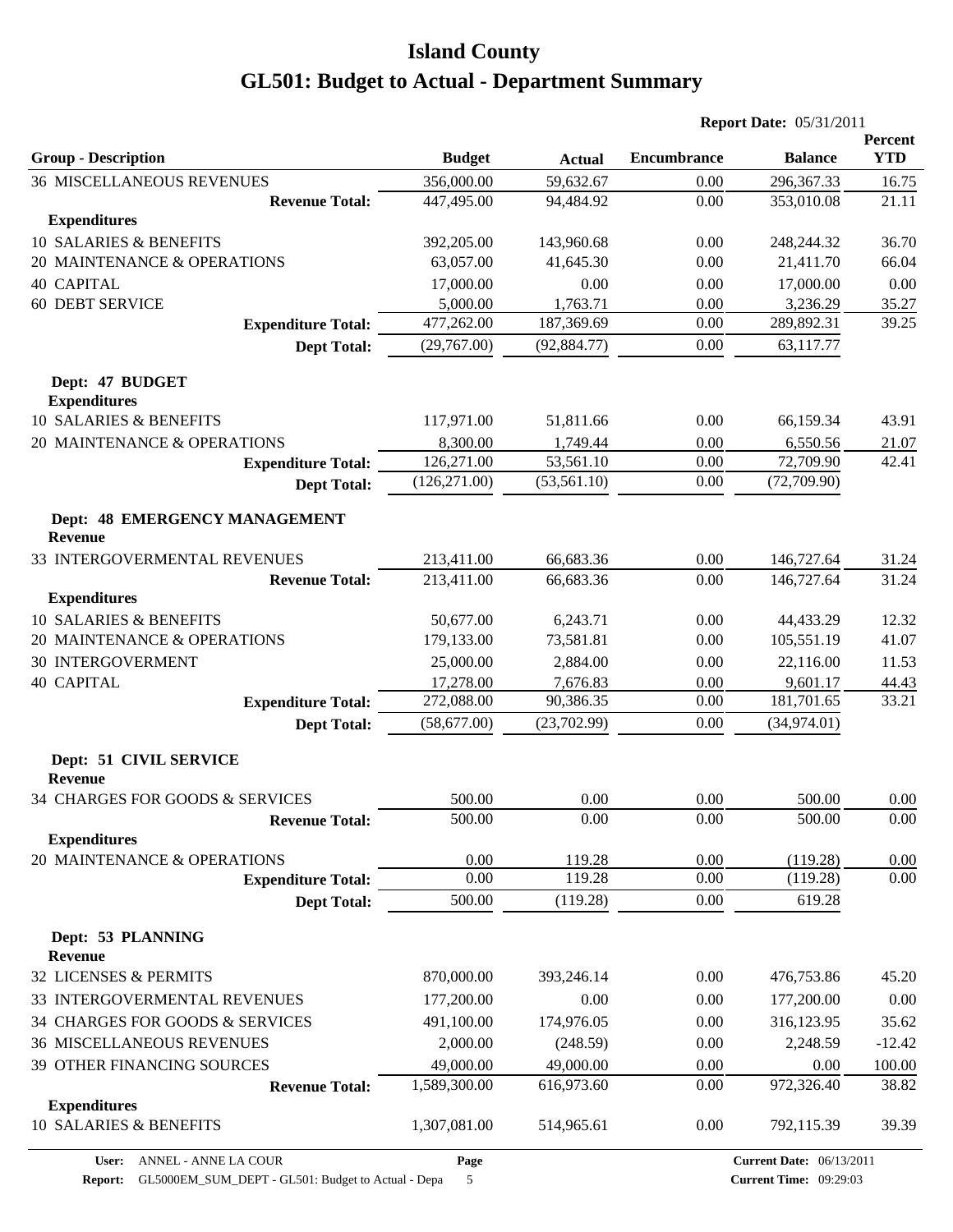|                                                            |                |               |                    | <b>Report Date: 05/31/2011</b>                  |                       |  |
|------------------------------------------------------------|----------------|---------------|--------------------|-------------------------------------------------|-----------------------|--|
| <b>Group - Description</b>                                 | <b>Budget</b>  | <b>Actual</b> | <b>Encumbrance</b> | <b>Balance</b>                                  | Percent<br><b>YTD</b> |  |
| 20 MAINTENANCE & OPERATIONS                                | 218,308.00     | 119,422.52    | 0.00               | 98,885.48                                       | 54.70                 |  |
| <b>40 CAPITAL</b>                                          | 0.00           | 0.00          | 0.00               | 0.00                                            | 0.00                  |  |
| <b>Expenditure Total:</b>                                  | 1,525,389.00   | 634,388.13    | 0.00               | 891,000.87                                      | 41.58                 |  |
| <b>Dept Total:</b>                                         | 63,911.00      | (17, 414.53)  | 0.00               | 81,325.53                                       |                       |  |
| Dept: 54 GENERAL SERVICES ADMIN<br><b>Revenue</b>          |                |               |                    |                                                 |                       |  |
| 31 TAXES                                                   | 0.00           | 0.00          | 0.00               | 0.00                                            | 0.00                  |  |
| 33 INTERGOVERMENTAL REVENUES                               | 58,897.00      | 0.00          | 0.00               | 58,897.00                                       | 0.00                  |  |
| 34 CHARGES FOR GOODS & SERVICES                            | 48,500.00      | 24,530.78     | 0.00               | 23,969.22                                       | 50.57                 |  |
| <b>35 FINES &amp; PENALTIES</b>                            | 5,000.00       | 160.00        | 0.00               | 4,840.00                                        | 3.20                  |  |
| <b>36 MISCELLANEOUS REVENUES</b>                           | 7,000.00       | 1,848.38      | 0.00               | 5,151.62                                        | 26.40                 |  |
| <b>Revenue Total:</b>                                      | 119,397.00     | 26,539.16     | 0.00               | 92,857.84                                       | 22.22                 |  |
| <b>Expenditures</b>                                        |                |               |                    |                                                 |                       |  |
| 10 SALARIES & BENEFITS                                     | 117,633.00     | 36,931.29     | 0.00               | 80,701.71                                       | 31.39                 |  |
| 20 MAINTENANCE & OPERATIONS                                | 992,032.00     | 398,488.23    | 0.00               | 593,543.77                                      | 40.16                 |  |
| <b>30 INTERGOVERMENT</b>                                   | 11,044.00      | 10,136.22     | 0.00               | 907.78                                          | 91.78                 |  |
| <b>40 CAPITAL</b>                                          | 0.00           | 0.00          | 0.00               | 0.00                                            | 0.00                  |  |
| <b>60 DEBT SERVICE</b>                                     | 0.00           | 0.00          | 0.00               | 0.00                                            | 0.00                  |  |
| <b>Expenditure Total:</b>                                  | 1,120,709.00   | 445,555.74    | 0.00               | 675,153.26                                      | 39.75                 |  |
| <b>Dept Total:</b>                                         | (1,001,312.00) | (419, 016.58) | 0.00               | (582, 295.42)                                   |                       |  |
| <b>Dept: 59 HUMAN RESOURCES</b><br><b>Revenue</b>          |                |               |                    |                                                 |                       |  |
| <b>36 MISCELLANEOUS REVENUES</b>                           | 0.00           | 925.52        | 0.00               | (925.52)                                        | 0.00                  |  |
| <b>Revenue Total:</b>                                      | 0.00           | 925.52        | 0.00               | (925.52)                                        | 0.00                  |  |
| <b>Expenditures</b>                                        |                |               |                    |                                                 |                       |  |
| 10 SALARIES & BENEFITS                                     | 129,833.00     | 47,497.91     | 0.00               | 82,335.09                                       | 36.58                 |  |
| 20 MAINTENANCE & OPERATIONS                                | 13,800.00      | 8,083.06      | 0.00               | 5,716.94                                        | 58.57                 |  |
| <b>Expenditure Total:</b>                                  | 143,633.00     | 55,580.97     | 0.00               | 88,052.03                                       | 38.69                 |  |
| <b>Dept Total:</b>                                         | (143, 633.00)  | (54, 655.45)  | 0.00               | (88, 977.55)                                    |                       |  |
| Dept: 90 FUND NON-DEPARTMENTAL<br><b>Revenue</b>           |                |               |                    |                                                 |                       |  |
| 30 USE OF FUND BALANCE/RESERVES                            | 150,000.00     | 0.00          | 0.00               | 150,000.00                                      | 0.00                  |  |
| 31 TAXES                                                   | 13,237,934.00  | 6,883,833.99  | 0.00               | 6,354,100.01                                    | 52.00                 |  |
| 33 INTERGOVERMENTAL REVENUES                               | 1,013,500.00   | 354,586.24    | 0.00               | 658,913.76                                      | 34.98                 |  |
| <b>36 MISCELLANEOUS REVENUES</b>                           | 14,000.00      | 1,722.58      | 0.00               | 12,277.42                                       | 12.30                 |  |
| 39 OTHER FINANCING SOURCES                                 | 1,192,000.00   | 1,192,000.00  | 0.00               | 0.00                                            | 100.00                |  |
| <b>Revenue Total:</b>                                      | 15,607,434.00  | 8,432,142.81  | 0.00               | 7,175,291.19                                    | 54.02                 |  |
| <b>Expenditures</b>                                        |                |               |                    |                                                 |                       |  |
| 10 SALARIES & BENEFITS                                     | 32,870.00      | 32,869.68     | 0.00               | 0.32                                            | 100.00                |  |
| 20 MAINTENANCE & OPERATIONS                                | 25,760.00      | 0.00          | 0.00               | 25,760.00                                       | 0.00                  |  |
| <b>30 INTERGOVERMENT</b>                                   | 0.00           | 0.00          | 0.00               | 0.00                                            | 0.00                  |  |
| 50 INTERDEPT & TRANSFERS                                   | 1,674,607.00   | 1,184,545.02  | 0.00               | 490,061.98                                      | 70.73                 |  |
| 60 DEBT SERVICE                                            | 0.00           | 0.00          | 0.00               | 0.00                                            | 0.00                  |  |
| 90 OTHER                                                   | 514,665.00     | 0.00          | 0.00               | 514,665.00                                      | 0.00                  |  |
| <b>Expenditure Total:</b><br>ANNEL - ANNE LA COUR<br>User: | 2,247,902.00   | 1,217,414.70  | $0.00\,$           | 1,030,487.30<br><b>Current Date: 06/13/2011</b> | 54.15                 |  |
|                                                            | Page           |               |                    |                                                 |                       |  |

Report: GL5000EM\_SUM\_DEPT - GL501: Budget to Actual - Depa 6

**Current Date:** 06/13/2011 **Current Time:** 09:29:03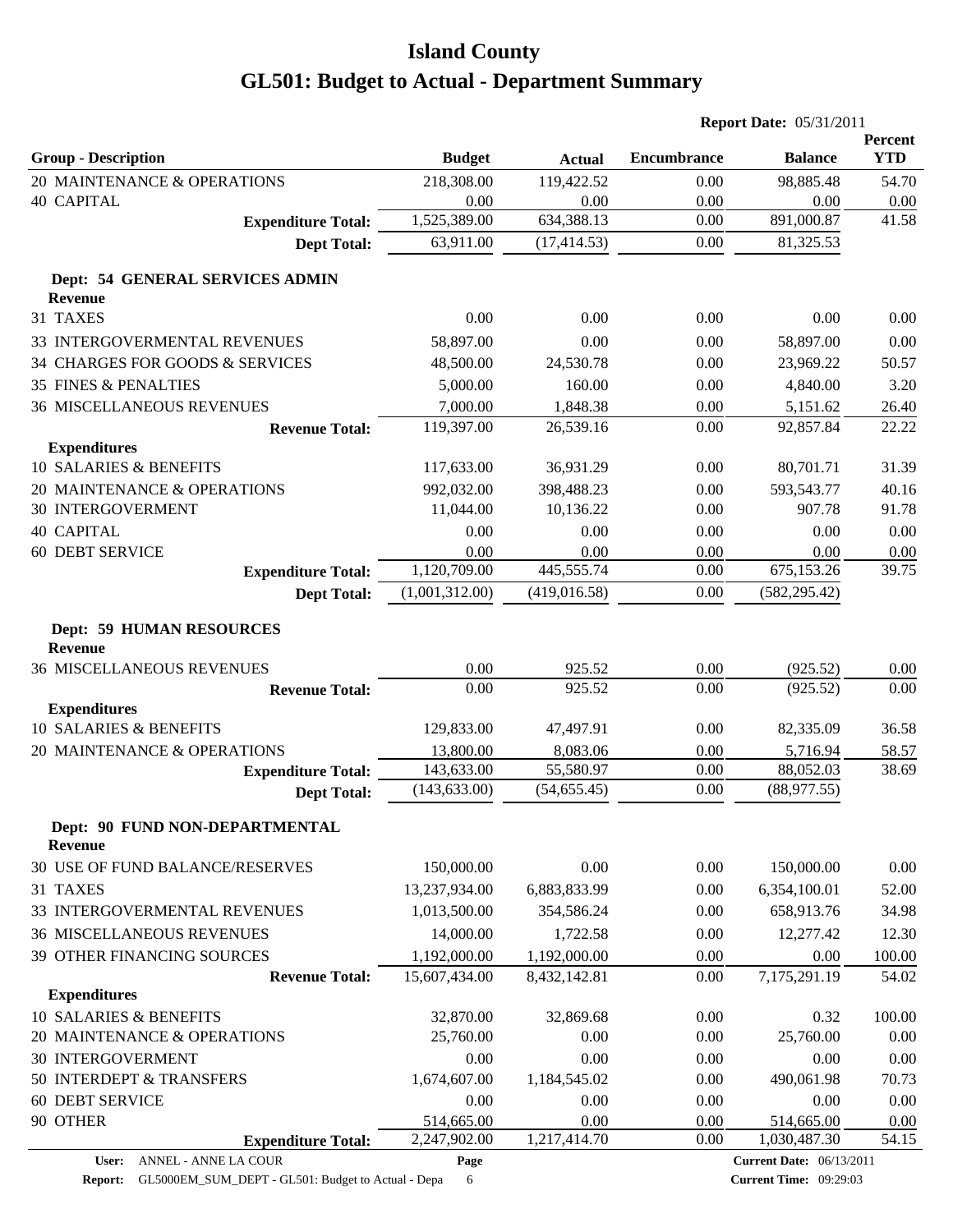|                            |                    |               |              |                    | <b>Report Date: 05/31/2011</b> |                |  |  |
|----------------------------|--------------------|---------------|--------------|--------------------|--------------------------------|----------------|--|--|
|                            |                    |               |              |                    |                                | <b>Percent</b> |  |  |
| <b>Group - Description</b> |                    | <b>Budget</b> | Actual       | <b>Encumbrance</b> | <b>Balance</b>                 | YTD            |  |  |
|                            | <b>Dept Total:</b> | 13,359,532.00 | 7,214,728.11 | $0.00\,$           | 6.144.803.89                   |                |  |  |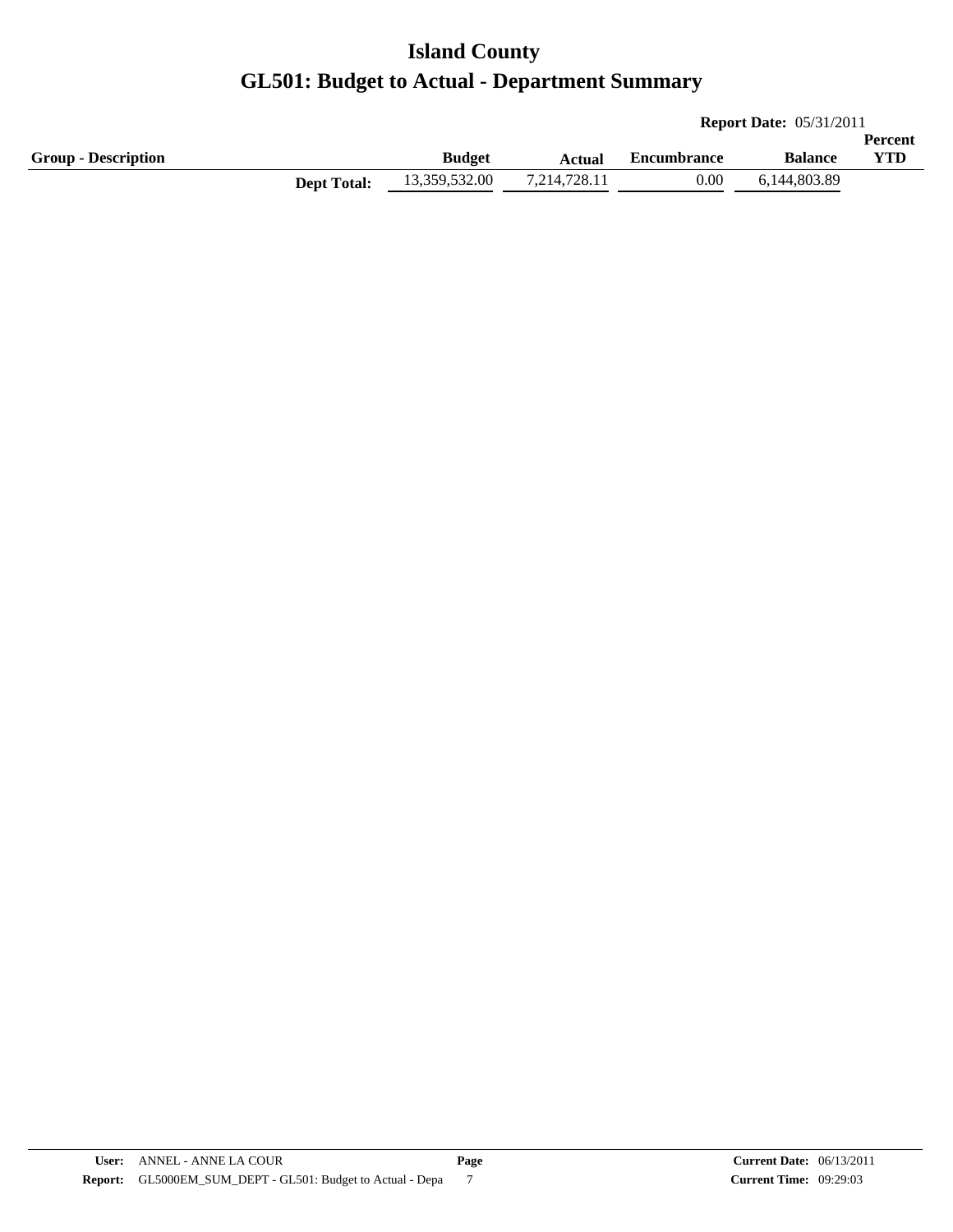|                                                                                                  | <b>Prior Years to Date Actuals</b> |               | 2011<br>Approved | 2011<br><b>Month</b><br>to Date @ | 2011<br>Year to<br>Date @ | 2011<br><b>Encumbered</b><br>Amount @ | 2011<br>Balance @ | <b>Percent</b>                                     |
|--------------------------------------------------------------------------------------------------|------------------------------------|---------------|------------------|-----------------------------------|---------------------------|---------------------------------------|-------------------|----------------------------------------------------|
| Object<br><b>Description</b>                                                                     | 2009                               | 2010          | <b>Budget</b>    | 05/31/2011                        | 05/31/2011                | 05/31/2011                            | 05/31/2011        | <b>YTD</b>                                         |
| 2% HOTEL/MOTEL PUBLIC FACILITI (124)                                                             |                                    |               |                  |                                   |                           |                                       |                   |                                                    |
| USE OF FUND BALANCE                                                                              | 0.00                               | 0.00          | 0.00             | 0.00                              | 0.00                      | 0.00                                  | 0.00              | 0%                                                 |
| <b>REVENUES</b>                                                                                  | 37,846.95                          | 36,855.14     | 115,000.00       | 7,454.23                          | 42,557.41                 | 0.00                                  | 72,442.59         | 37 %                                               |
| <b>EXPENDITURES</b>                                                                              | (32, 107.17)                       | (44, 404.24)  | (110,400.00)     | (15, 106.88)                      | (52,864.97)               | 0.00                                  | (57, 535.03)      | 48 %                                               |
| <b>TRANSFERS OUT</b>                                                                             | (1,605.00)                         | (4,600.00)    | (4,600.00)       | 0.00                              | (4,500.00)                | 0.00                                  | (100.00)          | 98 %                                               |
| Net 2% HOTEL/MOTEL PUBLIC FACILITI (124)                                                         | 4,134.78                           | (12, 149.10)  | 0.00             | (7,652.65)                        | (14, 807.56)              | 0.00                                  | 14,807.56         |                                                    |
| <b>ALCOHOL/SUBSTANCE ABUSE (123)</b>                                                             |                                    |               |                  |                                   |                           |                                       |                   |                                                    |
| USE OF FUND BALANCE                                                                              | 0.00                               | 0.00          | 0.00             | 0.00                              | 0.00                      | 0.00                                  | 0.00              | 0%                                                 |
| <b>REVENUES</b>                                                                                  | 46,704.21                          | 5,364.69      | 11,280.00        | 113.60                            | 3,644.80                  | 0.00                                  | 7,635.20          | 32 %                                               |
| <b>GRANT REVENUES</b>                                                                            | 65,996.99                          | 201,814.48    | 584,395.00       | 82,337.25                         | 82,696.25                 | 0.00                                  | 501,698.75        | 14 %                                               |
| <b>EXPENDITURES</b>                                                                              | (160, 391.95)                      | (223, 542.95) | (602, 175.00)    | (7,985.33)                        | (150, 209.65)             | 0.00                                  | (451, 965.35)     | 25 %                                               |
| <b>TRANSFERS IN</b>                                                                              | 13,789.56                          | 28,883.00     | 6,500.00         | 0.00                              | 0.00                      | 0.00                                  | 6,500.00          | $0\%$                                              |
| <b>TRANSFERS OUT</b>                                                                             | (6,613.75)                         | 0.00          | 0.00             | 0.00                              | (1,587.40)                | 0.00                                  | 1,587.40          | $0\%$                                              |
| Net ALCOHOL/SUBSTANCE ABUSE (123)                                                                | (40.514.94)                        | 12,519.22     | 0.00             | 74,465.52                         | (65, 456.00)              | 0.00                                  | 65,456.00         |                                                    |
| <b>ANTI-PROFITEERING (136)</b>                                                                   |                                    |               |                  |                                   |                           |                                       |                   |                                                    |
| USE OF FUND BALANCE                                                                              | 0.00                               | 0.00          | 0.00             | 0.00                              | 0.00                      | 0.00                                  | 0.00              | 0%                                                 |
| <b>REVENUES</b>                                                                                  | 88.98                              | 13.52         | 0.00             | 1.50                              | 10.43                     | 0.00                                  | (10.43)           | 0%                                                 |
| <b>TRANSFERS OUT</b>                                                                             | (20,000.00)                        | 0.00          | 0.00             | 0.00                              | 0.00                      | 0.00                                  | 0.00              | $0\%$                                              |
| Net ANTI-PROFITEERING (136)                                                                      | (19, 911.02)                       | 13.52         | 0.00             | 1.50                              | 10.43                     | 0.00                                  | (10.43)           |                                                    |
| <b>AUDITOR'S O &amp; M (118)</b>                                                                 |                                    |               |                  |                                   |                           |                                       |                   |                                                    |
| USE OF FUND BALANCE                                                                              | 0.00                               | 0.00          | 0.00             | 0.00                              | 0.00                      | 0.00                                  | 0.00              | $0\%$                                              |
| <b>REVENUES</b>                                                                                  | 34,287.89                          | 27,036.83     | 124,825.00       | 5,264.00                          | 27,924.80                 | 0.00                                  | 96,900.20         | 22 %                                               |
| <b>EXPENDITURES</b>                                                                              | (81, 443.32)                       | (64, 527.32)  | (150, 225.00)    | (6,892.87)                        | (67, 756.51)              | 0.00                                  | (82, 468.49)      | 45 %                                               |
| <b>TRANSFERS IN</b>                                                                              | 10,777.13                          | 25,400.00     | 25,400.00        | 0.00                              | 25,400.00                 | 0.00                                  | 0.00              | 100 %                                              |
| <b>TRANSFERS OUT</b>                                                                             | 0.00                               | 0.00          | 0.00             | 0.00                              | 0.00                      | 0.00                                  | 0.00              | $0\%$                                              |
| Net AUDITOR'S O & M (118)                                                                        | (36,378.30)                        | (12,090.49)   | 0.00             | (1,628.87)                        | (14, 431.71)              | 0.00                                  | 14,431.71         |                                                    |
| <b>CAPITAL DRAINAGE (321)</b>                                                                    |                                    |               |                  |                                   |                           |                                       |                   |                                                    |
| <b>REVENUES</b>                                                                                  | 0.00                               | 0.00          | 70.00            | 0.00                              | 0.00                      | 0.00                                  | 70.00             | 0%                                                 |
| <b>EXPENDITURES</b>                                                                              | (106, 092.56)                      | (41, 951.56)  | (393, 270.00)    | (12, 135.54)                      | (39, 944.81)              | 0.00                                  | (353, 325.19)     | 10%                                                |
| <b>TRANSFERS IN</b>                                                                              | 34,694.00                          | 100,000.00    | 410,000.00       | 0.00                              | 111,000.00                | 0.00                                  | 299,000.00        | 27 %                                               |
| <b>TRANSFERS OUT</b>                                                                             | 0.00                               | (22,700.00)   | (16,800.00)      | 0.00                              | (16,800.00)               | 0.00                                  | 0.00              | 100 %                                              |
| Net CAPITAL DRAINAGE (321)                                                                       | (71, 398.56)                       | 35,348.44     | 0.00             | (12, 135.54)                      | 54,255.19                 | 0.00                                  | (54, 255.19)      |                                                    |
| <b>CASA FUND (131)</b>                                                                           |                                    |               |                  |                                   |                           |                                       |                   |                                                    |
| USE OF FUND BALANCE                                                                              | 0.00                               | 0.00          | 7,000.00         | 0.00                              | 0.00                      | 0.00                                  | 7,000.00          | 0%                                                 |
| <b>REVENUES</b>                                                                                  | 700.00                             | 0.00          | 270.00           | 0.00                              | 4,570.85                  | 0.00                                  | (4,300.85)        | 1,693 %                                            |
| <b>GRANT REVENUES</b>                                                                            | 24,340.00                          | 19,677.00     | 59,031.00        | 4,370.85                          | 13,785.95                 | 0.00                                  | 45,245.05         | 23 %                                               |
| <b>EXPENDITURES</b>                                                                              | (50,080.10)                        | (52, 947.29)  | (106, 702.00)    | (8,240.07)                        | (45, 382.18)              | 0.00                                  | (61, 319.82)      | 43 %                                               |
| <b>TRANSFERS IN</b>                                                                              | 21,079.56                          | 50,591.00     | 50,591.00        | 0.00                              | 50,591.00                 | 0.00                                  | 0.00              | 100 %                                              |
| User: ANNEL - ANNE LA COUR<br>Report: GL5010EM_FUND - GL535: Multi Year Budget to Actual by Fund |                                    |               | Page<br>1        |                                   |                           |                                       |                   | Current Date: 06/13/2011<br>Current Time: 09:31:47 |

**Report:** GL5010EM\_FUND - GL535: Multi Year Budget to Actual by Fund 09:31:47 **1 1 2.03:01 1 2.03:01:47 1 2.03:01:47 1 2.0**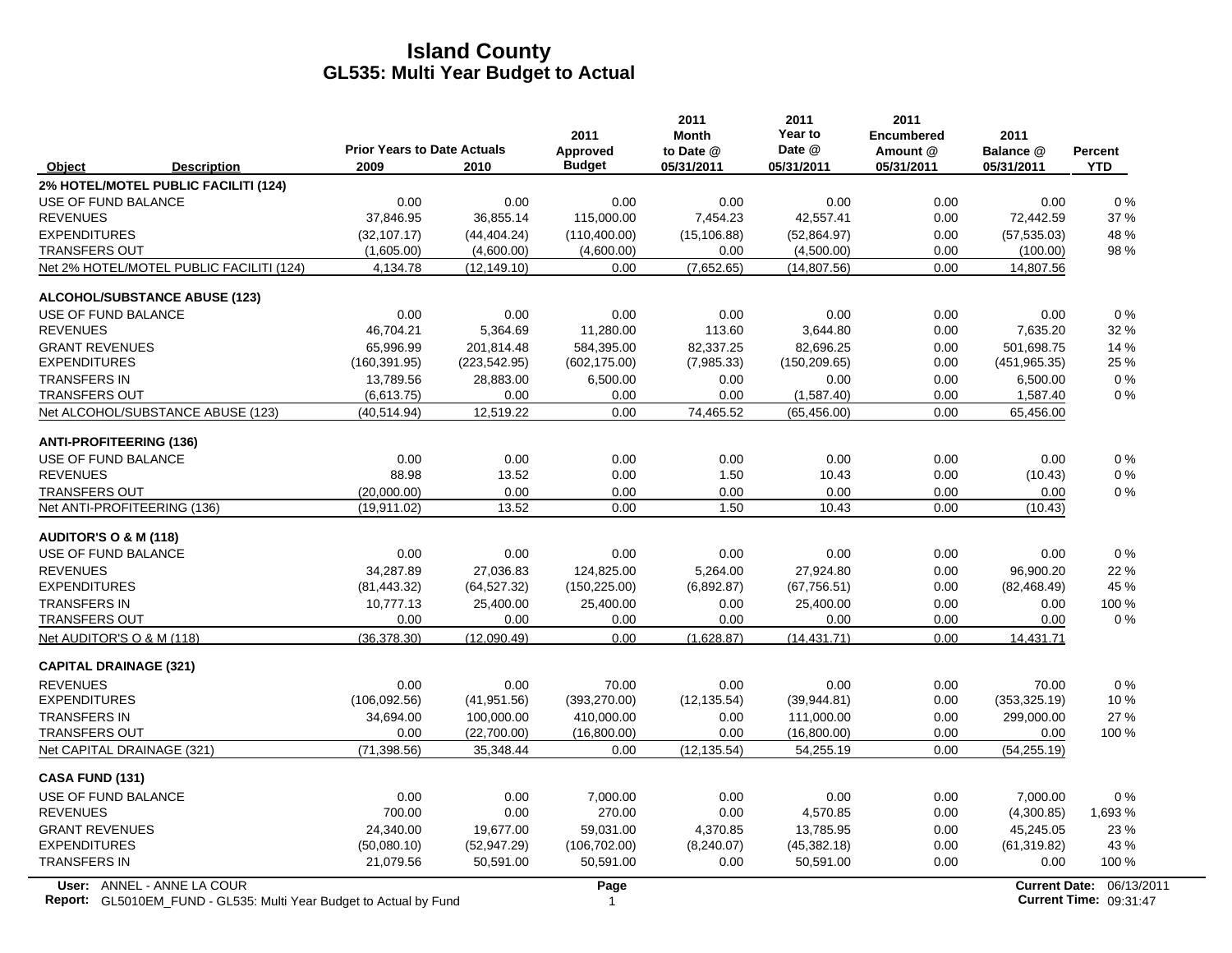|                                 |                                             |                                            |              | 2011                      | 2011<br>Month           | 2011<br>Year to      | 2011<br><b>Encumbered</b> | 2011                    |                              |
|---------------------------------|---------------------------------------------|--------------------------------------------|--------------|---------------------------|-------------------------|----------------------|---------------------------|-------------------------|------------------------------|
| Object                          | <b>Description</b>                          | <b>Prior Years to Date Actuals</b><br>2009 | 2010         | Approved<br><b>Budget</b> | to Date @<br>05/31/2011 | Date @<br>05/31/2011 | Amount @<br>05/31/2011    | Balance @<br>05/31/2011 | <b>Percent</b><br><b>YTD</b> |
| <b>TRANSFERS OUT</b>            |                                             | 0.00                                       | 0.00         | 0.00                      | 0.00                    | 0.00                 | 0.00                      | 0.00                    | $0\%$                        |
| Net CASA FUND (131)             |                                             | (3,960.54)                                 | 17,320.71    | 10,190.00                 | (3,869.22)              | 23,565.62            | 0.00                      | (13, 375.62)            |                              |
|                                 | <b>COMM MENTAL HEALTH FACILITY (148)</b>    |                                            |              |                           |                         |                      |                           |                         |                              |
| <b>REVENUES</b>                 |                                             | 2.411.30                                   | 2.411.30     | 5,566.00                  | 482.26                  | 2.411.30             | 0.00                      | 3.154.70                | 43 %                         |
| <b>EXPENDITURES</b>             |                                             | 0.00                                       | (1,228.83)   | (5,566.00)                | (409.61)                | (3, 121.27)          | 0.00                      | (2,444.73)              | 56 %                         |
|                                 | Net COMM MENTAL HEALTH FACILITY (148)       | 2,411.30                                   | 1,182.47     | 0.00                      | 72.65                   | (709.97)             | 0.00                      | 709.97                  |                              |
|                                 | <b>CONSERVATION FUTURES (132)</b>           |                                            |              |                           |                         |                      |                           |                         |                              |
| USE OF FUND BALANCE             |                                             | 0.00                                       | 0.00         | 0.00                      | 0.00                    | 0.00                 | 0.00                      | 0.00                    | 0%                           |
| <b>REVENUES</b>                 |                                             | 344,794.41                                 | 341,983.36   | 677,020.00                | 176,973.58              | 357,220.22           | 0.00                      | 319,799.78              | 53 %                         |
| <b>GRANT REVENUES</b>           |                                             | 72.001.81                                  | 31,421.20    | 0.00                      | 0.00                    | 3.67                 | 0.00                      | (3.67)                  | 0%                           |
| <b>EXPENDITURES</b>             |                                             | (22,899.76)                                | (39, 252.35) | (677, 020.00)             | (457.22)                | (23, 246.66)         | 0.00                      | (653, 773.34)           | 3%                           |
| <b>TRANSFERS OUT</b>            |                                             | 0.00                                       | 0.00         | 0.00                      | 0.00                    | 0.00                 | 0.00                      | 0.00                    | 0%                           |
|                                 | Net CONSERVATION FUTURES (132)              | 393,896.46                                 | 334,152.21   | 0.00                      | 176,516.36              | 333,977.23           | 0.00                      | (333, 977.23)           |                              |
|                                 | <b>CONSTRUCTION &amp; ACQUISITION (308)</b> |                                            |              |                           |                         |                      |                           |                         |                              |
| USE OF FUND BALANCE             |                                             | 0.00                                       | 0.00         | 0.00                      | 0.00                    | 0.00                 | 0.00                      | 0.00                    | 0%                           |
| <b>EXPENDITURES</b>             |                                             | 0.00                                       | 0.00         | 0.00                      | 0.00                    | 0.00                 | 0.00                      | 0.00                    | 0%                           |
| <b>TRANSFERS IN</b>             |                                             | 0.00                                       | 0.00         | 0.00                      | 0.00                    | 0.00                 | 0.00                      | 0.00                    | $0\%$                        |
|                                 | Net CONSTRUCTION & ACQUISITION (308)        | 0.00                                       | 0.00         | 0.00                      | 0.00                    | 0.00                 | 0.00                      | 0.00                    |                              |
| <b>CORNET BAY DOCK (119)</b>    |                                             |                                            |              |                           |                         |                      |                           |                         |                              |
| <b>REVENUES</b>                 |                                             | 11,192.00                                  | 11,470.00    | 16,400.00                 | 1,310.00                | 14,285.00            | 0.00                      | 2.115.00                | 87%                          |
| <b>EXPENDITURES</b>             |                                             | (2, 556.42)                                | (2,732.56)   | (15,700.00)               | (591.75)                | (3,201.55)           | 0.00                      | (12, 498.45)            | 20%                          |
| <b>TRANSFERS OUT</b>            |                                             | 0.00                                       | (600.00)     | (700.00)                  | 0.00                    | (700.00)             | 0.00                      | 0.00                    | 100 %                        |
| Net CORNET BAY DOCK (119)       |                                             | 8,635.58                                   | 8,137.44     | 0.00                      | 718.25                  | 10,383.45            | 0.00                      | (10, 383.45)            |                              |
| <b>COUNTY FAIR (110)</b>        |                                             |                                            |              |                           |                         |                      |                           |                         |                              |
| <b>REVENUES</b>                 |                                             | 66,982.79                                  | 72,179.07    | 238,000.00                | 6,933.10                | 68,379.06            | 0.00                      | 169,620.94              | 29 %                         |
| <b>GRANT REVENUES</b>           |                                             | 0.00                                       | 0.00         | 0.00                      | 0.00                    | 0.00                 | 0.00                      | 0.00                    | 0%                           |
| <b>EXPENDITURES</b>             |                                             | (42, 884.05)                               | (37, 115.97) | (268,000.00)              | (24, 543.68)            | (60, 219.33)         | 0.00                      | (207,780.67)            | 22 %                         |
| <b>TRANSFERS IN</b>             |                                             | 0.00                                       | 0.00         | 30,000.00                 | 8,581.72                | 8,581.72             | 0.00                      | 21,418.28               | 29 %                         |
| <b>TRANSFERS OUT</b>            |                                             | (500.00)                                   | 0.00         | 0.00                      | 0.00                    | 0.00                 | 0.00                      | 0.00                    | 0%                           |
| Net COUNTY FAIR (110)           |                                             | 23,598.74                                  | 35,063.10    | 0.00                      | (9,028.86)              | 16,741.45            | 0.00                      | (16, 741.45)            |                              |
| <b>COUNTY LAW LIBRARY (103)</b> |                                             |                                            |              |                           |                         |                      |                           |                         |                              |
| <b>USE OF FUND BALANCE</b>      |                                             | 0.00                                       | 0.00         | 6,780.00                  | 0.00                    | 0.00                 | 0.00                      | 6,780.00                | 0%                           |
| <b>REVENUES</b>                 |                                             | 11,488.95                                  | 10,480.53    | 26,100.00                 | 2,271.46                | 11,273.46            | 0.00                      | 14,826.54               | 43 %                         |
| <b>EXPENDITURES</b>             |                                             | (11.332.47)                                | (11, 646.85) | (32.880.00)               | (2.281.77)              | (12, 525.35)         | 0.00                      | (20, 354.65)            | 38 %                         |
|                                 | Net COUNTY LAW LIBRARY (103)                | 156.48                                     | (1, 166.32)  | 0.00                      | (10.31)                 | (1,251.89)           | 0.00                      | 1,251.89                |                              |

### **COUNTY ROAD (101)**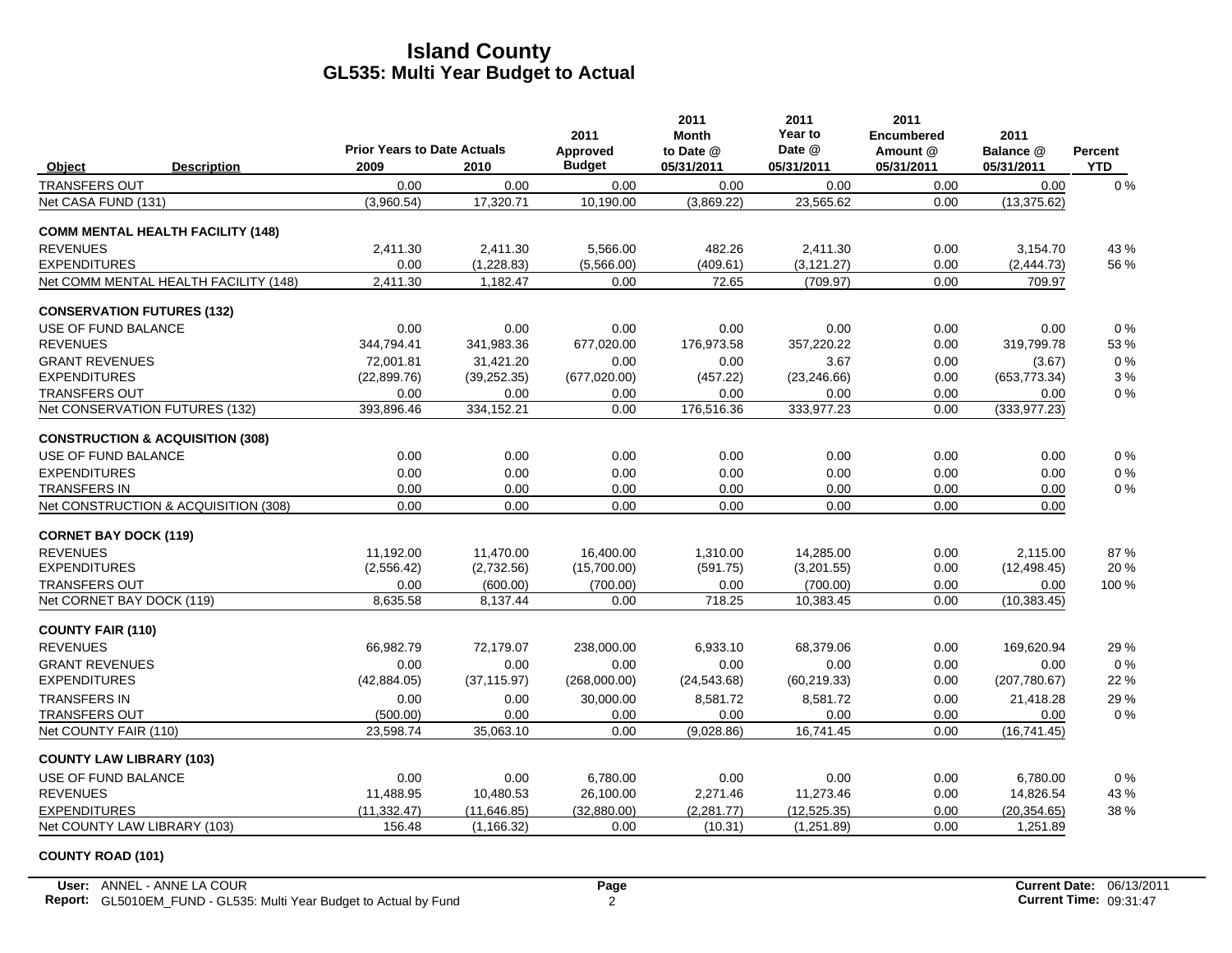|                                   |                                         |                                            |                | 2011                      | 2011<br><b>Month</b>    | 2011<br>Year to      | 2011<br><b>Encumbered</b> | 2011                    |                       |
|-----------------------------------|-----------------------------------------|--------------------------------------------|----------------|---------------------------|-------------------------|----------------------|---------------------------|-------------------------|-----------------------|
| Object                            | <b>Description</b>                      | <b>Prior Years to Date Actuals</b><br>2009 | 2010           | Approved<br><b>Budget</b> | to Date @<br>05/31/2011 | Date @<br>05/31/2011 | Amount @<br>05/31/2011    | Balance @<br>05/31/2011 | Percent<br><b>YTD</b> |
| USE OF FUND BALANCE               |                                         | 0.00                                       | 0.00           | 13,113.00                 | 0.00                    | 0.00                 | 0.00                      | 13,113.00               | 0%                    |
| <b>REVENUES</b>                   |                                         | 6,508,275.33                               | 6,717,486.92   | 14,811,971.00             | 2,804,420.93            | 6,961,443.88         | 0.00                      | 7,850,527.12            | 47 %                  |
| <b>GRANT REVENUES</b>             |                                         | 639,635.65                                 | 280,619.07     | 4,541,277.00              | 35,651.60               | 445,909.65           | 0.00                      | 4,095,367.35            | 10%                   |
| <b>EXPENDITURES</b>               |                                         | (3,231,022.55)                             | (3,934,317.69) | (17,786,764.00)           | (830,068.14)            | (3, 188, 279.87)     | 0.00                      | (14,598,484.13)         | 18%                   |
| <b>TRANSFERS IN</b>               |                                         | 0.00                                       | 0.00           | 0.00                      | 0.00                    | 0.00                 | 0.00                      | 0.00                    | $0\%$                 |
| <b>TRANSFERS OUT</b>              |                                         | (633, 406.51)                              | (1,526,217.00) | (1,579,597.00)            | 0.00                    | (1,514,967.00)       | 0.00                      | (64, 630.00)            | 96 %                  |
| Net COUNTY ROAD (101)             |                                         | 3,283,481.92                               | 1,537,571.30   | 0.00                      | 2.010.004.39            | 2,704,106.66         | 0.00                      | (2,704,106.66)          |                       |
| <b>COURTHOUSE EXPANSION (309)</b> |                                         |                                            |                |                           |                         |                      |                           |                         |                       |
| <b>REVENUES</b>                   |                                         | 38.28                                      | 10.12          | 0.00                      | 1.12                    | 7.81                 | 0.00                      | (7.81)                  | $0\%$                 |
|                                   | Net COURTHOUSE EXPANSION (309)          | 38.28                                      | 10.12          | 0.00                      | 1.12                    | 7.81                 | 0.00                      | (7.81)                  |                       |
|                                   | <b>DEVELOPMENTAL DISABILITIES (114)</b> |                                            |                |                           |                         |                      |                           |                         |                       |
| USE OF FUND BALANCE               |                                         | 0.00                                       | 0.00           | 0.00                      | 0.00                    | 0.00                 | 0.00                      | 0.00                    | 0%                    |
| <b>REVENUES</b>                   |                                         | 96,789.93                                  | 94,926.08      | 190,370.00                | 42,700.02               | 86,610.42            | 0.00                      | 103,759.58              | 45 %                  |
| <b>GRANT REVENUES</b>             |                                         | 141.165.59                                 | 125,345.98     | 517,107.00                | 43.362.00               | 127,944.00           | 0.00                      | 389.163.00              | 25 %                  |
| <b>EXPENDITURES</b>               |                                         | (190, 561.95)                              | (161, 671.43)  | (707, 477.00)             | (50, 929.14)            | (204, 532.60)        | 0.00                      | (502, 944.40)           | 29 %                  |
| <b>TRANSFERS OUT</b>              |                                         | 0.00                                       | 0.00           | 0.00                      | 0.00                    | (3,968.50)           | 0.00                      | 3,968.50                | 0%                    |
|                                   | Net DEVELOPMENTAL DISABILITIES (114)    | 47,393.57                                  | 58,600.63      | 0.00                      | 35,132.88               | 6,053.32             | 0.00                      | (6,053.32)              |                       |
| <b>DRUG SEIZURE (133)</b>         |                                         |                                            |                |                           |                         |                      |                           |                         |                       |
| USE OF FUND BALANCE               |                                         | 0.00                                       | 0.00           | 0.00                      | 0.00                    | 0.00                 | 0.00                      | 0.00                    | 0%                    |
| <b>REVENUES</b>                   |                                         | 692.36                                     | 2,047.98       | 10,000.00                 | 224.26                  | 2,004.09             | 0.00                      | 7,995.91                | 20%                   |
| <b>EXPENDITURES</b>               |                                         | (8,445.44)                                 | 0.00           | (10,000.00)               | 0.00                    | 0.00                 | 0.00                      | (10,000.00)             | $0\%$                 |
| <b>TRANSFERS OUT</b>              |                                         | (10,000.00)                                | 0.00           | 0.00                      | 0.00                    | 0.00                 | 0.00                      | 0.00                    | $0\%$                 |
| Net DRUG SEIZURE (133)            |                                         | (17, 753.08)                               | 2.047.98       | 0.00                      | 224.26                  | 2.004.09             | 0.00                      | (2,004.09)              |                       |
| <b>ELECTION RESERVE (111)</b>     |                                         |                                            |                |                           |                         |                      |                           |                         |                       |
| USE OF FUND BALANCE               |                                         | 0.00                                       | 0.00           | 0.00                      | 0.00                    | 0.00                 | 0.00                      | 0.00                    | 0%                    |
| <b>REVENUES</b>                   |                                         | 72,980.34                                  | 52,880.15      | 250,130.00                | 0.00                    | 9,079.56             | 0.00                      | 241,050.44              | 4 %                   |
| <b>GRANT REVENUES</b>             |                                         | 0.00                                       | 27,457.26      | 0.00                      | 641.58                  | 641.58               | 0.00                      | (641.58)                | $0\%$                 |
| <b>EXPENDITURES</b>               |                                         | (103, 521.33)                              | (87, 417.71)   | (450, 130.00)             | (40, 144.46)            | (125, 150.53)        | 0.00                      | (324, 979.47)           | 28 %                  |
| <b>TRANSFERS IN</b>               |                                         | 31,700.00                                  | 219,925.00     | 200,000.00                | 0.00                    | 200,000.00           | 0.00                      | 0.00                    | 100 %                 |
| <b>TRANSFERS OUT</b>              |                                         | 0.00                                       | 0.00           | 0.00                      | 0.00                    | 0.00                 | 0.00                      | 0.00                    | $0\%$                 |
| Net ELECTION RESERVE (111)        |                                         | 1,159.01                                   | 212,844.70     | 0.00                      | (39, 502.88)            | 84.570.61            | 0.00                      | (84, 570.61)            |                       |
| <b>ENHANCED 911 (140)</b>         |                                         |                                            |                |                           |                         |                      |                           |                         |                       |
| <b>REVENUES</b>                   |                                         | 158,677.51                                 | 142,138.37     | 740,000.00                | 64,825.24               | 264,504.22           | 0.00                      | 475,495.78              | 36 %                  |
| <b>GRANT REVENUES</b>             |                                         | 0.00                                       | 0.00           | 0.00                      | 0.00                    | 0.00                 | 0.00                      | 0.00                    | $0\%$                 |
| <b>EXPENDITURES</b>               |                                         | 0.00                                       | (116, 222.60)  | (738, 500.00)             | (64, 825.24)            | (455, 941.46)        | 0.00                      | (282, 558.54)           | 62 %                  |
| <b>TRANSFERS OUT</b>              |                                         | (625.00)                                   | (1,500.00)     | (1,500.00)                | 0.00                    | (1,500.00)           | 0.00                      | 0.00                    | 100 %                 |
| Net ENHANCED 911 (140)            |                                         | 158,052.51                                 | 24,415.77      | 0.00                      | 0.00                    | (192, 937.24)        | 0.00                      | 192,937.24              |                       |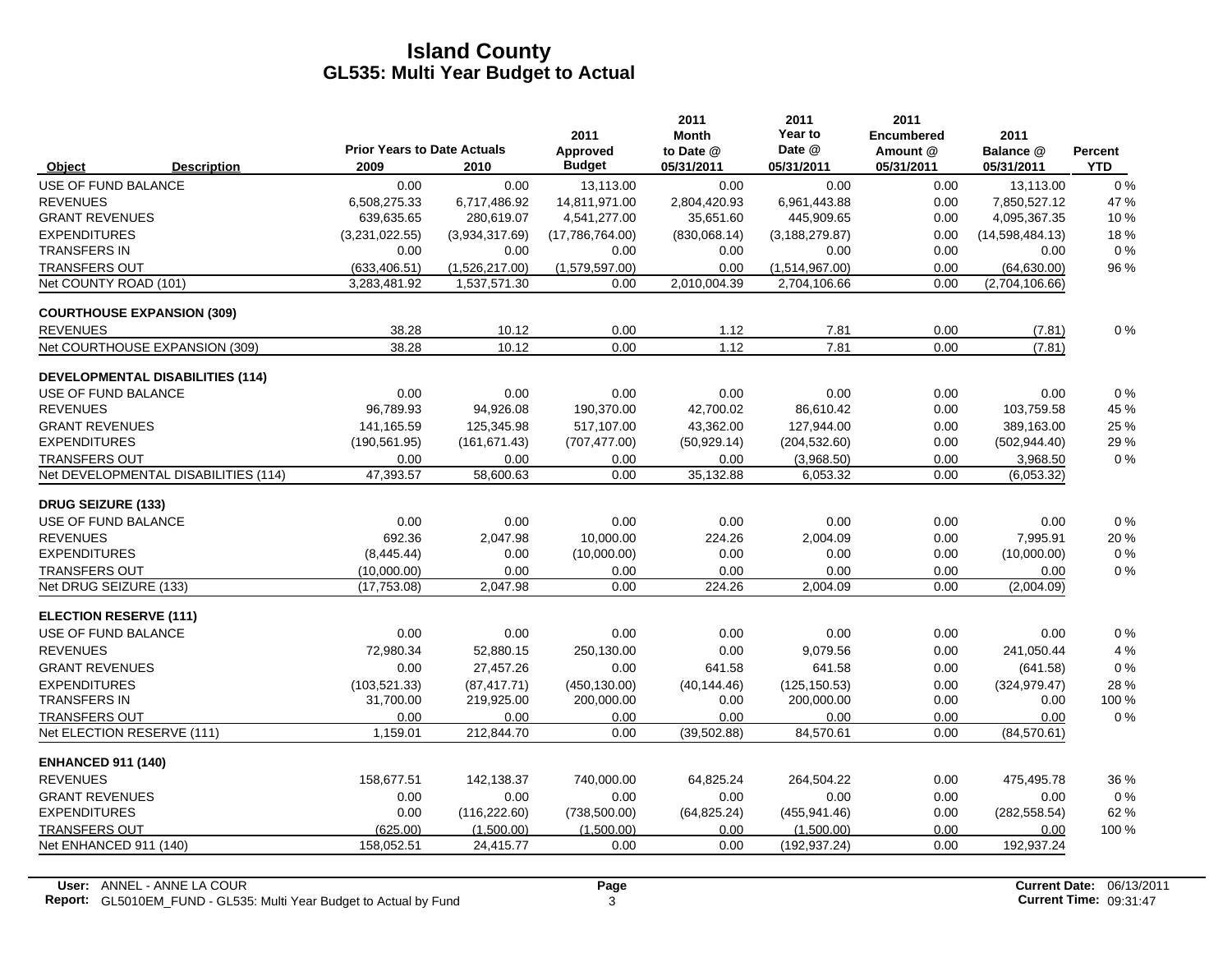|                                                                                                  | <b>Prior Years to Date Actuals</b> |               | 2011<br>Approved | 2011<br><b>Month</b><br>to Date @ | 2011<br>Year to<br>Date @ | 2011<br><b>Encumbered</b><br>Amount @ | 2011<br>Balance @    | <b>Percent</b>                       |
|--------------------------------------------------------------------------------------------------|------------------------------------|---------------|------------------|-----------------------------------|---------------------------|---------------------------------------|----------------------|--------------------------------------|
| Object<br><b>Description</b>                                                                     | 2009                               | 2010          | <b>Budget</b>    | 05/31/2011                        | 05/31/2011                | 05/31/2011                            | 05/31/2011           | <b>YTD</b>                           |
| <b>EXTENSION SERVICES (160)</b>                                                                  |                                    |               |                  |                                   |                           |                                       |                      |                                      |
| <b>REVENUES</b>                                                                                  | 8,280.65                           | 30,911.45     | 232,633.00       | 2,163.70                          | 78,377.81                 | 0.00                                  | 154,255.19           | 34 %                                 |
| <b>GRANT REVENUES</b>                                                                            | 63,245.97                          | 5,692.05      | 176,309.00       | 0.00                              | 16,667.23                 | 0.00                                  | 159,641.77           | 9%                                   |
| <b>EXPENDITURES</b>                                                                              | (221, 010.81)                      | (195, 215.51) | (515,609.00)     | (32, 322.67)                      | (164, 225.70)             | 0.00                                  | (351, 383.30)        | 32 %                                 |
| <b>TRANSFERS IN</b>                                                                              | 216,469.00                         | 149,321.00    | 106,667.00       | 0.00                              | 95,950.00                 | 0.00                                  | 10,717.00            | 90%                                  |
| <b>TRANSFERS OUT</b>                                                                             | 0.00                               | 0.00          | 0.00             | 0.00                              | 0.00                      | 0.00                                  | 0.00                 | 0%                                   |
| Net EXTENSION SERVICES (160)                                                                     | 66,984.81                          | (9, 291.01)   | 0.00             | (30, 158.97)                      | 26,769.34                 | 0.00                                  | (26, 769.34)         |                                      |
| <b>FAMILY RES CTR CAMANO (143)</b>                                                               |                                    |               |                  |                                   |                           |                                       |                      |                                      |
| <b>REVENUES</b>                                                                                  | 15,659.76                          | 13,701.56     | 52,465.00        | 5,287.72                          | 15,863.16                 | 0.00                                  | 36,601.84            | 30 %                                 |
| <b>EXPENDITURES</b>                                                                              | (4,832.25)                         | (12,797.54)   | (52, 465.00)     | (5,437.88)                        | (21, 501.43)              | 0.00                                  | (30,963.57)          | 41 %                                 |
| <b>TRANSFERS OUT</b>                                                                             | 0.00                               | 0.00          | 0.00             | 0.00                              | 0.00                      | 0.00                                  | 0.00                 | 0%                                   |
| Net FAMILY RES CTR CAMANO (143)                                                                  | 10,827.51                          | 904.02        | 0.00             | (150.16)                          | (5,638.27)                | 0.00                                  | 5,638.27             |                                      |
| <b>FAMILY RES CTR OAK HARBOR (141)</b>                                                           |                                    |               |                  |                                   |                           |                                       |                      |                                      |
| USE OF FUND BALANCE                                                                              | 0.00                               | 0.00          | 0.00             | 0.00                              | 0.00                      | 0.00                                  | 0.00                 | $0\%$                                |
| <b>REVENUES</b>                                                                                  | 7,237.04                           | 9,690.02      | 55,937.00        | 1,700.00                          | 8,500.00                  | 0.00                                  | 47,437.00            | 15 %                                 |
| <b>EXPENDITURES</b>                                                                              | (3, 109.15)                        | (12, 274.55)  | (55, 937.00)     | (4,206.76)                        | (21,058.89)               | 0.00                                  | (34, 878.11)         | 38 %                                 |
| <b>TRANSFERS OUT</b>                                                                             | 0.00                               | 0.00          | 0.00             | 0.00                              | 0.00                      | 0.00                                  | 0.00                 | $0\%$                                |
| Net FAMILY RES CTR OAK HARBOR (141)                                                              | 4,127.89                           | (2,584.53)    | 0.00             | (2,506.76)                        | (12, 558.89)              | 0.00                                  | 12,558.89            |                                      |
| <b>FAMILY RES CTR SO WHIDBEY (142)</b>                                                           |                                    |               |                  |                                   |                           |                                       |                      |                                      |
| <b>REVENUES</b>                                                                                  | 3.319.65                           | 2,000.00      | 2.400.00         | 1,000.00                          | 2.500.00                  | 0.00                                  | (100.00)             | 104 %                                |
| <b>EXPENDITURES</b>                                                                              | (1,538.95)                         | (2, 245.90)   | (2,400.00)       | (18.00)                           | (45.00)                   | 0.00                                  | (2,355.00)           | 2%                                   |
| <b>TRANSFERS OUT</b>                                                                             | 0.00                               | 0.00          | 0.00             | 0.00                              | 0.00                      | 0.00                                  | 0.00                 | $0\%$                                |
| Net FAMILY RES CTR SO WHIDBEY (142)                                                              | 1,780.70                           | (245.90)      | 0.00             | 982.00                            | 2,455.00                  | 0.00                                  | (2,455.00)           |                                      |
| <b>FEDERAL ASSET FORFEITURE (147)</b>                                                            |                                    |               |                  |                                   |                           |                                       |                      |                                      |
| USE OF FUND BALANCE                                                                              | 0.00                               | 0.00          | 0.00             | 0.00                              | 0.00                      | 0.00                                  | 0.00                 | 0%                                   |
| <b>REVENUES</b>                                                                                  | 60.07                              | 1.97          | 5,000.00         | 0.02                              | 0.16                      | 0.00                                  | 4,999.84             | $0\%$                                |
| <b>EXPENDITURES</b>                                                                              | (2, 148.00)                        | (2, 148.00)   | (5,000.00)       | 0.00                              | (2, 148.00)               | 0.00                                  | (2,852.00)           | 43 %                                 |
| <b>TRANSFERS OUT</b>                                                                             | (20,000.00)                        | 0.00          | 0.00             | 0.00                              | 0.00                      | 0.00                                  | 0.00                 | $0\%$                                |
| Net FEDERAL ASSET FORFEITURE (147)                                                               | (22,087.93)                        | (2, 146.03)   | 0.00             | 0.02                              | (2, 147.84)               | 0.00                                  | 2,147.84             |                                      |
| FIRE PERMIT PROGRAM (115)                                                                        |                                    |               |                  |                                   |                           |                                       |                      |                                      |
| <b>REVENUES</b>                                                                                  | 13,330.34                          | 16,372.38     | 34,282.00        | 2.807.32                          | 15,297.48                 | 0.00                                  | 18,984.52            | 45 %                                 |
| <b>EXPENDITURES</b>                                                                              | (12,902.43)                        | (13,369.20)   | (34, 282.00)     | (12, 418.40)                      | (12,781.52)               | 0.00                                  | (21,500.48)          | 37 %                                 |
| <b>TRANSFERS OUT</b>                                                                             | 0.00                               | 0.00          | 0.00             | 0.00                              | 0.00                      | 0.00                                  | 0.00                 | $0\%$                                |
| Net FIRE PERMIT PROGRAM (115)                                                                    | 427.91                             | 3,003.18      | 0.00             | (9,611.08)                        | 2,515.96                  | 0.00                                  | (2,515.96)           |                                      |
| <b>HISTORICAL PRESERVATION FUND (180)</b>                                                        |                                    |               |                  |                                   |                           |                                       |                      |                                      |
| USE OF FUND BALANCE                                                                              | 0.00                               | 0.00          | 0.00             | 0.00                              | 0.00                      | 0.00                                  | 0.00                 | $0\%$                                |
| <b>REVENUES</b>                                                                                  | 0.00                               | 0.00          | 18,000.00        | 1,533.00                          | 8,334.00                  | 0.00                                  | 9,666.00             | 46 %                                 |
| User: ANNEL - ANNE LA COUR<br>Report: GL5010EM_FUND - GL535: Multi Year Budget to Actual by Fund |                                    |               | Page<br>4        |                                   |                           |                                       | <b>Current Date:</b> | 06/13/2011<br>Current Time: 09:31:47 |

**Report:** GL5010EM\_FUND - GL535: Multi Year Budget to Actual by Fund 09:31:47 **4 Actual 09:31:47 Current Time:** 09:31:47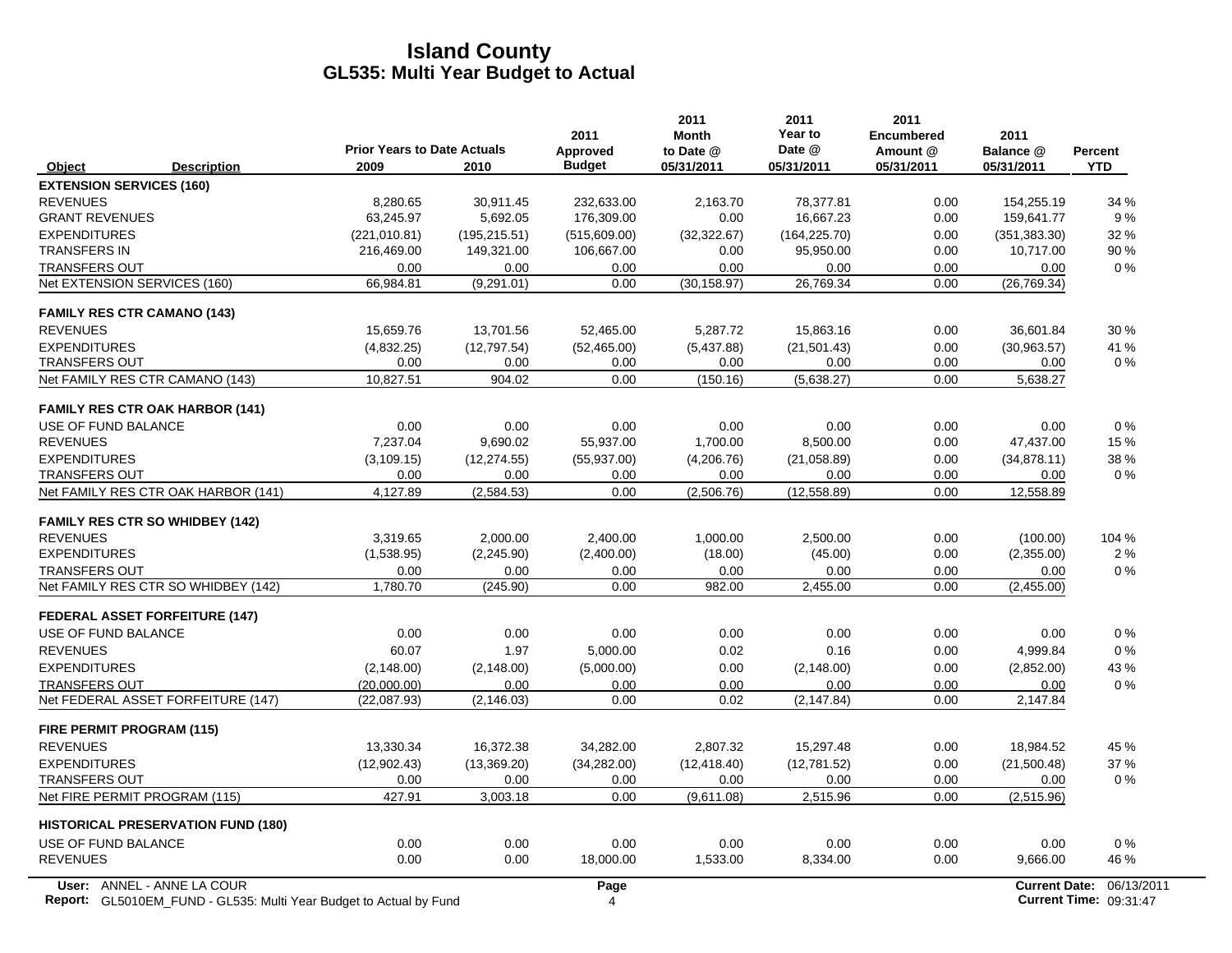|                               |                                           | <b>Prior Years to Date Actuals</b> |               | 2011<br>Approved | 2011<br><b>Month</b><br>to Date @ | 2011<br>Year to<br>Date @ | 2011<br><b>Encumbered</b><br>Amount @ | 2011<br>Balance @ | Percent    |
|-------------------------------|-------------------------------------------|------------------------------------|---------------|------------------|-----------------------------------|---------------------------|---------------------------------------|-------------------|------------|
| Object                        | <b>Description</b>                        | 2009                               | 2010          | <b>Budget</b>    | 05/31/2011                        | 05/31/2011                | 05/31/2011                            | 05/31/2011        | <b>YTD</b> |
| <b>EXPENDITURES</b>           |                                           | 0.00                               | 0.00          | (18,000.00)      | 0.00                              | (17,500.00)               | 0.00                                  | (500.00)          | 97 %       |
| <b>TRANSFERS IN</b>           |                                           | 0.00                               | 0.00          | 0.00             | 0.00                              | 0.00                      | 0.00                                  | 0.00              | $0\%$      |
| <b>TRANSFERS OUT</b>          |                                           | 0.00                               | 0.00          | 0.00             | 0.00                              | (12,000.00)               | 0.00                                  | 12,000.00         | 0%         |
|                               | Net HISTORICAL PRESERVATION FUND (180)    | 0.00                               | 0.00          | 0.00             | 1,533.00                          | (21, 166.00)              | 0.00                                  | 21,166.00         |            |
| <b>HOMELESS HOUSING (106)</b> |                                           |                                    |               |                  |                                   |                           |                                       |                   |            |
| USE OF FUND BALANCE           |                                           | 0.00                               | 0.00          | 0.00             | 0.00                              | 0.00                      | 0.00                                  | 0.00              | $0\%$      |
| <b>REVENUES</b>               |                                           | 106,022.77                         | 165,149.49    | 320,120.00       | 28,891.98                         | 155,846.84                | 0.00                                  | 164,273.16        | 49 %       |
| <b>GRANT REVENUES</b>         |                                           | 29.368.94                          | 35.639.28     | 142.998.00       | 19,246.34                         | 42,968.11                 | 0.00                                  | 100,029.89        | 30 %       |
| <b>EXPENDITURES</b>           |                                           | (89, 868.83)                       | (93,019.81)   | (460, 118.00)    | (30, 282.78)                      | (145, 271.68)             | 0.00                                  | (314, 846.32)     | 32 %       |
| <b>TRANSFERS OUT</b>          |                                           | 0.00                               | 0.00          | (3,000.00)       | 0.00                              | (1,587.40)                | 0.00                                  | (1,412.60)        | 53 %       |
| Net HOMELESS HOUSING (106)    |                                           | 45,522.88                          | 107,768.96    | 0.00             | 17,855.54                         | 51,955.87                 | 0.00                                  | (51, 955.87)      |            |
|                               | <b>JOINT TOURISM PROMOTION (146)</b>      |                                    |               |                  |                                   |                           |                                       |                   |            |
| USE OF FUND BALANCE           |                                           | 0.00                               | 0.00          | 0.00             | 0.00                              | 0.00                      | 0.00                                  | 0.00              | 0%         |
| <b>REVENUES</b>               |                                           | 50.893.97                          | 58,488.58     | 180,000.00       | 11,100.15                         | 64.644.72                 | 0.00                                  | 115,355.28        | 36 %       |
| <b>EXPENDITURES</b>           |                                           | (94, 122.62)                       | (108, 215.15) | (180,000.00)     | (17, 204.72)                      | (97, 534.19)              | 0.00                                  | (82, 465.81)      | 54 %       |
|                               | Net JOINT TOURISM PROMOTION (146)         | (43, 228.65)                       | (49, 726.57)  | 0.00             | (6, 104.57)                       | (32, 889.47)              | 0.00                                  | 32,889.47         |            |
|                               | <b>JUVENILE DETENTION CENTER (145)</b>    |                                    |               |                  |                                   |                           |                                       |                   |            |
| USE OF FUND BALANCE           |                                           | 0.00                               | 0.00          | 0.00             | 0.00                              | 0.00                      | 0.00                                  | 0.00              | $0\%$      |
| <b>REVENUES</b>               |                                           | 348,677.66                         | 317,112.85    | 728,050.00       | 65,538.04                         | 300,796.68                | 0.00                                  | 427,253.32        | 41 %       |
| <b>GRANT REVENUES</b>         |                                           | 0.00                               | 4,706.28      | 8,000.00         | 0.00                              | 2,295.86                  | 0.00                                  | 5,704.14          | 29 %       |
| <b>EXPENDITURES</b>           |                                           | (441, 041, 45)                     | (475, 705.30) | (1,093,050.00)   | (75, 524.39)                      | (425, 841.72)             | 0.00                                  | (667, 208.28)     | 39 %       |
| <b>TRANSFERS IN</b>           |                                           | 0.00                               | 0.00          | 403,000.00       | 0.00                              | 403,000.00                | 0.00                                  | 0.00              | 100 %      |
| <b>TRANSFERS OUT</b>          |                                           | 0.00                               | (46,500.00)   | (46,000.00)      | 0.00                              | (45, 400.00)              | 0.00                                  | (600.00)          | 99%        |
|                               | Net JUVENILE DETENTION CENTER (145)       | (92, 363.79)                       | (200, 386.17) | 0.00             | (9,986.35)                        | 234,850.82                | 0.00                                  | (234, 850.82)     |            |
|                               | <b>LOW-INCOME HOUSING SURCHARGE (105)</b> |                                    |               |                  |                                   |                           |                                       |                   |            |
| USE OF FUND BALANCE           |                                           | 0.00                               | 0.00          | 0.00             | 0.00                              | 0.00                      | 0.00                                  | 0.00              | 0%         |
| <b>REVENUES</b>               |                                           | 48,185.39                          | 43,402.35     | 124,536.00       | 6,769.18                          | 41,376.69                 | 0.00                                  | 83,159.31         | 33 %       |
| <b>EXPENDITURES</b>           |                                           | 0.00                               | (27,069.00)   | (124, 536.00)    | (1,585.12)                        | (8,247.52)                | 0.00                                  | (116, 288.48)     | 7%         |
| <b>TRANSFERS OUT</b>          |                                           | 0.00                               | 0.00          | 0.00             | 0.00                              | 0.00                      | 0.00                                  | 0.00              | $0\%$      |
|                               | Net LOW-INCOME HOUSING SURCHARGE (105)    | 48,185.39                          | 16,333.35     | 0.00             | 5,184.06                          | 33,129.17                 | 0.00                                  | (33, 129.17)      |            |
| <b>MENTAL HEALTH (113)</b>    |                                           |                                    |               |                  |                                   |                           |                                       |                   |            |
| USE OF FUND BALANCE           |                                           | 0.00                               | 0.00          | 0.00             | 0.00                              | 0.00                      | 0.00                                  | 0.00              | 0%         |
| <b>REVENUES</b>               |                                           | 127,648.34                         | 124,752.20    | 326,157.00       | 42,700.03                         | 86,610.43                 | 0.00                                  | 239,546.57        | 27 %       |
| <b>GRANT REVENUES</b>         |                                           | 0.00                               | 0.00          | 0.00             | 10.276.53                         | 30.827.93                 | 0.00                                  | (30, 827.93)      | 0%         |
| <b>EXPENDITURES</b>           |                                           | (106, 067.91)                      | (100, 830.64) | (326, 157.00)    | (21, 772.24)                      | (116, 241.30)             | 0.00                                  | (209, 915.70)     | 36 %       |
| <b>TRANSFERS OUT</b>          |                                           | 0.00                               | 0.00          | 0.00             | 0.00                              | (3,968.50)                | 0.00                                  | 3,968.50          | $0\%$      |
| Net MENTAL HEALTH (113)       |                                           | 21,580.43                          | 23,921.56     | 0.00             | 31,204.32                         | (2,771.44)                | 0.00                                  | 2,771.44          |            |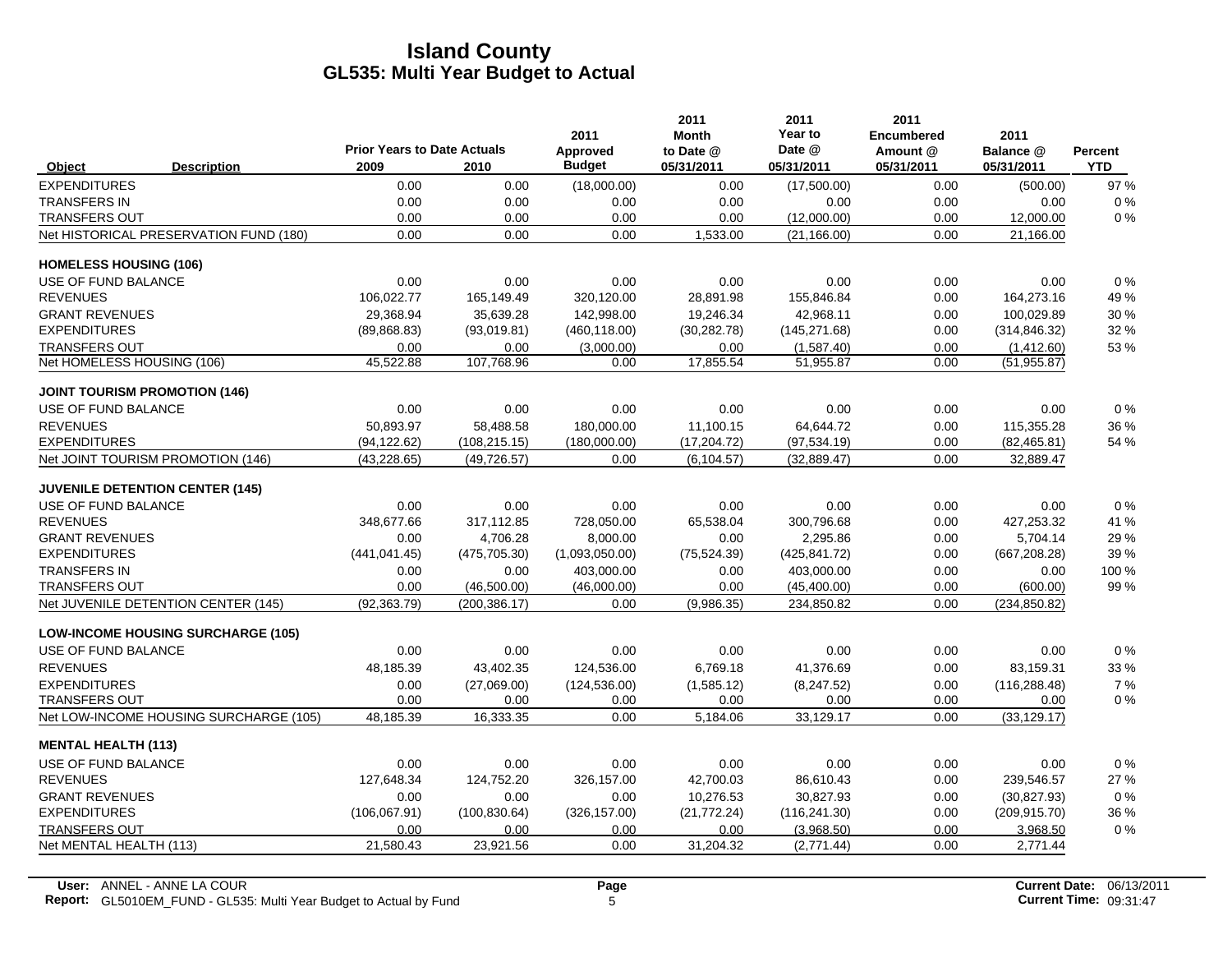|                           |                                          |                                            |                | 2011                      | 2011<br><b>Month</b>    | 2011<br>Year to      | 2011<br><b>Encumbered</b> | 2011                     |                       |
|---------------------------|------------------------------------------|--------------------------------------------|----------------|---------------------------|-------------------------|----------------------|---------------------------|--------------------------|-----------------------|
| Object                    | <b>Description</b>                       | <b>Prior Years to Date Actuals</b><br>2009 | 2010           | Approved<br><b>Budget</b> | to Date @<br>05/31/2011 | Date @<br>05/31/2011 | Amount @<br>05/31/2011    | Balance @<br>05/31/2011  | Percent<br><b>YTD</b> |
|                           | MH THERAPEUTIC COURT SALES TAX (126)     |                                            |                |                           |                         |                      |                           |                          |                       |
| USE OF FUND BALANCE       |                                          | 0.00                                       | 0.00           | 21,300.00                 | 0.00                    | 0.00                 | 0.00                      | 21,300.00                | $0\%$                 |
| <b>REVENUES</b>           |                                          | 332,102.30                                 | 310,210.88     | 741,683.00                | 65,621.02               | 301,150.12           | 0.00                      | 440,532.88               | 41 %                  |
| <b>GRANT REVENUES</b>     |                                          | 0.00                                       | 6,977.86       | 28.994.00                 | 9,347.60                | 9,905.60             | 0.00                      | 19,088.40                | 34 %                  |
| <b>EXPENDITURES</b>       |                                          | (162, 204.17)                              | (225, 438.34)  | (739, 177.00)             | (50, 816.01)            | (259, 220.84)        | 0.00                      | (479, 956.16)            | 35 %                  |
| <b>TRANSFERS IN</b>       |                                          | 6,613.75                                   | 0.00           | 0.00                      | 0.00                    | 0.00                 | 0.00                      | 0.00                     | $0\%$                 |
| <b>TRANSFERS OUT</b>      |                                          | 0.00                                       | (52,800.00)    | (52,800.00)               | 0.00                    | (53, 274.80)         | 0.00                      | 474.80                   | 101 %                 |
|                           | Net MH THERAPEUTIC COURT SALES TAX (126) | 176,511.88                                 | 38,950.40      | 0.00                      | 24,152.61               | (1,439.92)           | 0.00                      | 1,439.92                 |                       |
| PATHS & TRAILS (137)      |                                          |                                            |                |                           |                         |                      |                           |                          |                       |
| <b>REVENUES</b>           |                                          | 0.00                                       | 0.00           | 0.00                      | 0.00                    | 0.00                 | 0.00                      | 0.00                     | 0%                    |
| <b>GRANT REVENUES</b>     |                                          | 0.00                                       | 10,365.68      | 159,000.00                | 0.00                    | 56,367.40            | 0.00                      | 102,632.60               | 35 %                  |
| <b>EXPENDITURES</b>       |                                          | (53,888.40)                                | (39, 579.63)   | (244,000.00)              | 0.00                    | (8, 124.83)          | 0.00                      | (235, 875.17)            | 3%                    |
| <b>TRANSFERS IN</b>       |                                          | 0.00                                       | 0.00           | 85,000.00                 | 0.00                    | 0.00                 | 0.00                      | 85,000.00                | 0%                    |
| TRANSFERS OUT             |                                          | 0.00                                       | 0.00           | 0.00                      | 0.00                    | 0.00                 | 0.00                      | 0.00                     | 0%                    |
| Net PATHS & TRAILS (137)  |                                          | (53,888.40)                                | (29, 213.95)   | 0.00                      | 0.00                    | 48,242.57            | 0.00                      | $\overline{(48,242.57)}$ |                       |
|                           | PUBLIC HEALTH POOLING (104)              |                                            |                |                           |                         |                      |                           |                          |                       |
| USE OF FUND BALANCE       |                                          | 0.00                                       | 0.00           | 0.00                      | 0.00                    | 0.00                 | 0.00                      | 0.00                     | 0%                    |
| <b>REVENUES</b>           |                                          | 451.461.48                                 | 575,471.47     | 1,211,291.00              | 58.582.74               | 410.281.89           | 0.00                      | 801.009.11               | 34 %                  |
| <b>GRANT REVENUES</b>     |                                          | 423,069.79                                 | 386,605.58     | 1,160,340.00              | 184,671.90              | 418,649.07           | 0.00                      | 741,690.93               | 36 %                  |
| <b>EXPENDITURES</b>       |                                          | (1, 162, 274.07)                           | (1,244,045.16) | (2,611,152.00)            | (217, 875.31)           | (1, 136, 601.72)     | 0.00                      | (1,474,550.28)           | 44 %                  |
| <b>TRANSFERS IN</b>       |                                          | 201,074.19                                 | 717,400.77     | 409,391.00                | 0.00                    | 425,274.00           | 0.00                      | (15,883.00)              | 104 %                 |
| <b>TRANSFERS OUT</b>      |                                          | (79, 506.72)                               | (147, 967.00)  | (169, 870.00)             | 0.00                    | (114, 267.00)        | 0.00                      | (55,603.00)              | 67 %                  |
|                           | Net PUBLIC HEALTH POOLING (104)          | (166, 175.33)                              | 287,465.66     | 0.00                      | 25,379.33               | 3,336.24             | 0.00                      | (3,336.24)               |                       |
| <b>PUBLIC WORKS (139)</b> |                                          |                                            |                |                           |                         |                      |                           |                          |                       |
| USE OF FUND BALANCE       |                                          | 0.00                                       | 0.00           | 22,865.00                 | 0.00                    | 0.00                 | 0.00                      | 22,865.00                | $0\%$                 |
| <b>REVENUES</b>           |                                          | 0.00                                       | 0.00           | 650.00                    | 0.00                    | 0.00                 | 0.00                      | 650.00                   | 0%                    |
| <b>EXPENDITURES</b>       |                                          | (187, 144.07)                              | (178, 748.23)  | (445, 115.00)             | (36,870.09)             | (179, 783.45)        | 0.00                      | (265, 331.55)            | 40 %                  |
| <b>TRANSFERS IN</b>       |                                          | 165,018.82                                 | 419,912.00     | 421,600.00                | 0.00                    | 431,600.00           | 0.00                      | (10,000.00)              | 102%                  |
| <b>TRANSFERS OUT</b>      |                                          | 0.00                                       | 0.00           | 0.00                      | 0.00                    | 0.00                 | 0.00                      | 0.00                     | 0%                    |
| Net PUBLIC WORKS (139)    |                                          | (22, 125.25)                               | 241,163.77     | 0.00                      | (36,870.09)             | 251,816.55           | 0.00                      | (251, 816.55)            |                       |
|                           | <b>REET 1 CAPITAL IMPROVEMENTS (134)</b> |                                            |                |                           |                         |                      |                           |                          |                       |
| USE OF FUND BALANCE       |                                          | 0.00                                       | 0.00           | 600,000.00                | 0.00                    | 0.00                 | 0.00                      | 600,000.00               | 0%                    |
| <b>REVENUES</b>           |                                          | 178,082.89                                 | 259,810.07     | 600,000.00                | 71,034.78               | 221,239.98           | 0.00                      | 378,760.02               | 37%                   |
| <b>EXPENDITURES</b>       |                                          | (12, 221.23)                               | (4,222.62)     | (1, 150, 700.00)          | (445.56)                | (38, 300.82)         | 0.00                      | (1, 112, 399.18)         | 3%                    |
| <b>TRANSFERS IN</b>       |                                          | 0.00                                       | 0.00           | 0.00                      | 0.00                    | 0.00                 | 0.00                      | 0.00                     | 0%                    |
| TRANSFERS OUT             |                                          | (18,625.00)                                | (46,900.00)    | (49,300.00)               | (8,581.72)              | (57, 881.72)         | 0.00                      | 8,581.72                 | 117%                  |
|                           | Net REET 1 CAPITAL IMPROVEMENTS (134)    | 147,236.66                                 | 208,687.45     | 0.00                      | 62,007.50               | 125,057.44           | 0.00                      | (125, 057.44)            |                       |

#### **REET 2 CAPITAL FACILITIES (135)**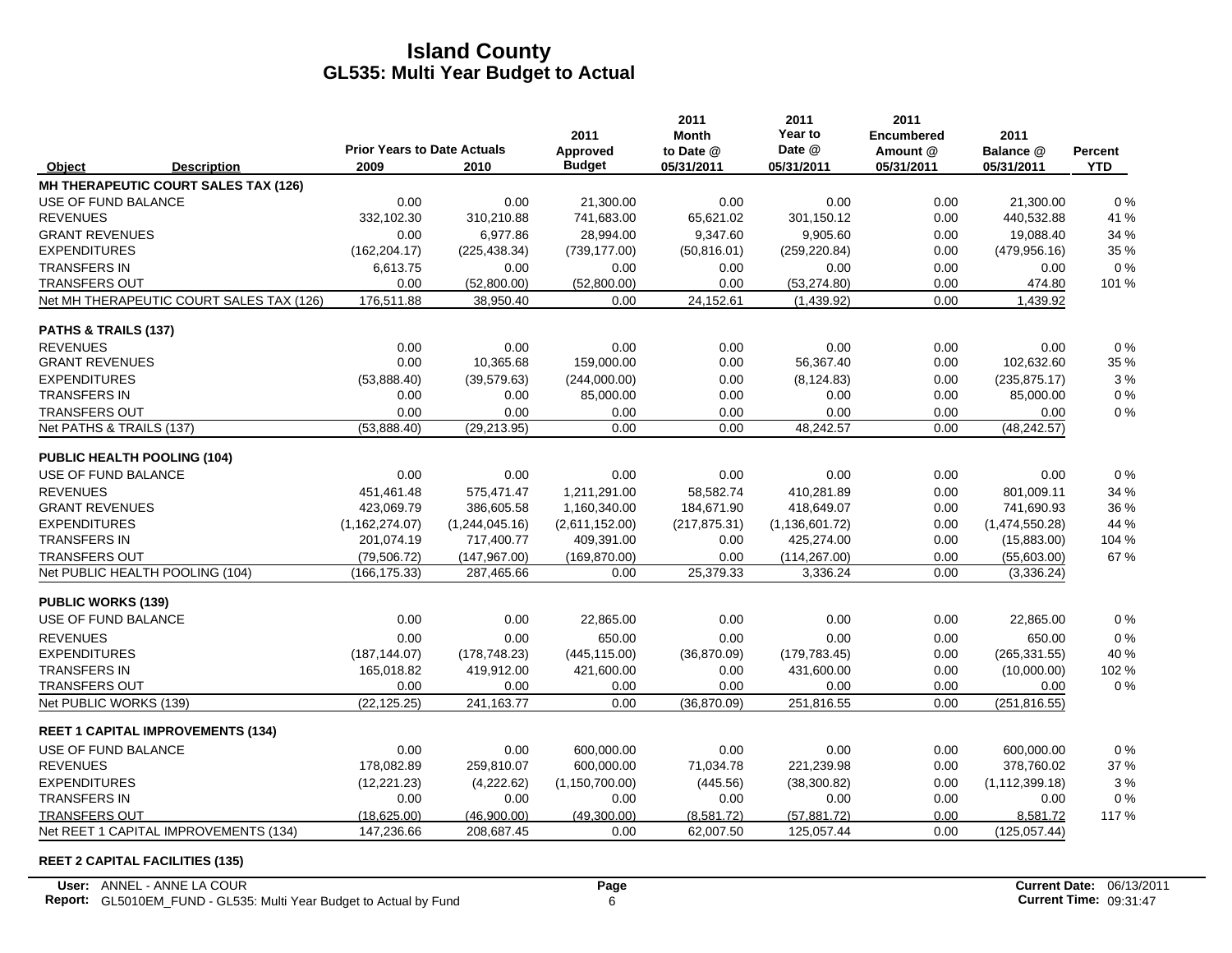|                                                | <b>Prior Years to Date Actuals</b> |                | 2011<br>Approved | 2011<br><b>Month</b><br>to Date @ | 2011<br>Year to<br>Date @ | 2011<br><b>Encumbered</b><br>Amount @ | 2011<br>Balance @    | <b>Percent</b> |
|------------------------------------------------|------------------------------------|----------------|------------------|-----------------------------------|---------------------------|---------------------------------------|----------------------|----------------|
| <b>Description</b><br>Object                   | 2009                               | 2010           | <b>Budget</b>    | 05/31/2011                        | 05/31/2011                | 05/31/2011                            | 05/31/2011           | <b>YTD</b>     |
| USE OF FUND BALANCE                            | 0.00                               | 0.00           | 294,505.00       | 0.00                              | 0.00                      | 0.00                                  | 294,505.00           | $0\%$          |
| <b>REVENUES</b>                                | 178,082.89                         | 259,810.08     | 600,000.00       | 71,034.78                         | 221,239.98                | 0.00                                  | 378,760.02           | 37 %           |
| <b>GRANT REVENUES</b>                          | $0.00\,$                           | 0.00           | 0.00             | 0.00                              | 0.00                      | 0.00                                  | 0.00                 | $0\%$          |
| <b>EXPENDITURES</b>                            | (23, 455.53)                       | (64, 164.29)   | (707, 575.00)    | (8,047.91)                        | (35,030.46)               | 0.00                                  | (672, 544.54)        | 5 %            |
| <b>TRANSFERS OUT</b>                           | (21,300.00)                        | (153, 320.00)  | (186, 930.00)    | 0.00                              | (186, 230.00)             | 0.00                                  | (700.00)             | 100 %          |
| Net REET 2 CAPITAL FACILITIES (135)            | 133,327.36                         | 42,325.79      | 0.00             | 62,986.87                         | (20.48)                   | 0.00                                  | 20.48                |                |
| <b>REET ELECTRONIC TECHNOLOGY (150)</b>        |                                    |                |                  |                                   |                           |                                       |                      |                |
| <b>REVENUES</b>                                | 8,019.99                           | 9,324.68       | 22,000.00        | 0.00                              | 0.00                      | 0.00                                  | 22,000.00            | $0\%$          |
| <b>GRANT REVENUES</b>                          | 0.00                               | 0.00           | 0.00             | 0.00                              | 0.00                      | 0.00                                  | 0.00                 | $0\%$          |
| <b>EXPENDITURES</b>                            | 0.00                               | (102, 283, 14) | (22,000.00)      | 0.00                              | (121.33)                  | 0.00                                  | (21, 878.67)         | 1%             |
| <b>TRANSFERS OUT</b>                           | 0.00                               | 0.00           | 0.00             | 0.00                              | 0.00                      | 0.00                                  | 0.00                 | 0%             |
| Net REET ELECTRONIC TECHNOLOGY (150)           | 8,019.99                           | (92, 958.46)   | 0.00             | 0.00                              | (121.33)                  | 0.00                                  | 121.33               |                |
| <b>RURAL COUNTY SALES TAX (121)</b>            |                                    |                |                  |                                   |                           |                                       |                      |                |
| <b>USE OF FUND BALANCE</b>                     | 0.00                               | 0.00           | 991.600.00       | 0.00                              | 0.00                      | 0.00                                  | 991.600.00           | $0\%$          |
| <b>REVENUES</b>                                | 303,312.60                         | 280,046.18     | 725,400.00       | 55,793.15                         | 268,519.50                | 0.00                                  | 456,880.50           | 37 %           |
| <b>EXPENDITURES</b>                            | (33,500.00)                        | (171, 708.76)  | (1,714,300.00)   | 0.00                              | (272, 712.13)             | 0.00                                  | (1,441,587.87)       | 16 %           |
| <b>TRANSFERS OUT</b>                           | 0.00                               | (2,800.00)     | (2,700.00)       | 0.00                              | (2,700.00)                | 0.00                                  | 0.00                 | 100 %          |
| Net RURAL COUNTY SALES TAX (121)               | 269.812.60                         | 105,537.42     | 0.00             | 55,793.15                         | (6,892.63)                | 0.00                                  | 6,892.63             |                |
| <b>STORM &amp; SURFACE WATER UTILITY (144)</b> |                                    |                |                  |                                   |                           |                                       |                      |                |
| USE OF FUND BALANCE                            | 0.00                               | 0.00           | 0.00             | 0.00                              | 0.00                      | 0.00                                  | 0.00                 | $0\%$          |
| <b>REVENUES</b>                                | 1.665.45                           | 18.16          | 110.00           | 2.53                              | 17.61                     | 0.00                                  | 92.39                | 16 %           |
| <b>EXPENDITURES</b>                            | (54.16)                            | (47.17)        | (26,040.00)      | (12.58)                           | (55.20)                   | 0.00                                  | (25,984.80)          | 0%             |
| <b>TRANSFERS IN</b>                            | 2,675.00                           | 6,420.00       | 25,930.00        | 0.00                              | 25,930.00                 | 0.00                                  | 0.00                 | 100 %          |
| Net STORM & SURFACE WATER UTILITY (144)        | 4,286.29                           | 6,390.99       | 0.00             | (10.05)                           | 25,892.41                 | 0.00                                  | (25,892.41)          |                |
| TREASURER'S M & O (116)                        |                                    |                |                  |                                   |                           |                                       |                      |                |
| <b>USE OF FUND BALANCE</b>                     | 0.00                               | 0.00           | 30,171.00        | 0.00                              | 0.00                      | 0.00                                  | 30,171.00            | 0%             |
| <b>REVENUES</b>                                | 14,695.37                          | 16,925.62      | 38,010.00        | 369.50                            | 13,034.05                 | 0.00                                  | 24,975.95            | 34 %           |
| <b>EXPENDITURES</b>                            | (10, 346.61)                       | (13, 772.24)   | (68, 181.00)     | (2,738.63)                        | (19,071.04)               | 0.00                                  | (49, 109.96)         | 28 %           |
| <b>TRANSFERS OUT</b>                           | 0.00                               | 0.00           | 0.00             | 0.00                              | 0.00                      | 0.00                                  | 0.00                 | 0%             |
| Net TREASURER'S M & O (116)                    | 4,348.76                           | 3,153.38       | 0.00             | (2,369.13)                        | (6,036.99)                | 0.00                                  | 6,036.99             |                |
| <b>TRIAL COURT IMPROVEMENT (157)</b>           |                                    |                |                  |                                   |                           |                                       |                      |                |
| <b>REVENUES</b>                                | 218.65                             | 55.14          | 5,000.00         | 9.73                              | 11,887.71                 | 0.00                                  | (6,887.71)           | 238 %          |
| <b>EXPENDITURES</b>                            | (1,904.46)                         | (5,380.65)     | (5,000.00)       | (1,581.97)                        | (2,535.08)                | 0.00                                  | (2,464.92)           | 51 %           |
| Net TRIAL COURT IMPROVEMENT (157)              | (1,685.81)                         | (5,325.51)     | 0.00             | (1,572.24)                        | 9,352.63                  | 0.00                                  | (9,352.63)           |                |
| <b>VETERANS ASSISTANCE (107)</b>               |                                    |                |                  |                                   |                           |                                       |                      |                |
| USE OF FUND BALANCE                            | 0.00                               | 0.00           | 84,988.00        | 0.00                              | 0.00                      | 0.00                                  | 84,988.00            | $0\%$          |
| <b>REVENUES</b>                                | 2,291.68                           | 1,832.82       | 35,030.00        | 220.14                            | 581.22                    | 0.00                                  | 34,448.78            | 2%             |
| User: ANNEL - ANNE LA COUR                     |                                    |                | Page             |                                   |                           |                                       | <b>Current Date:</b> | 06/13/2        |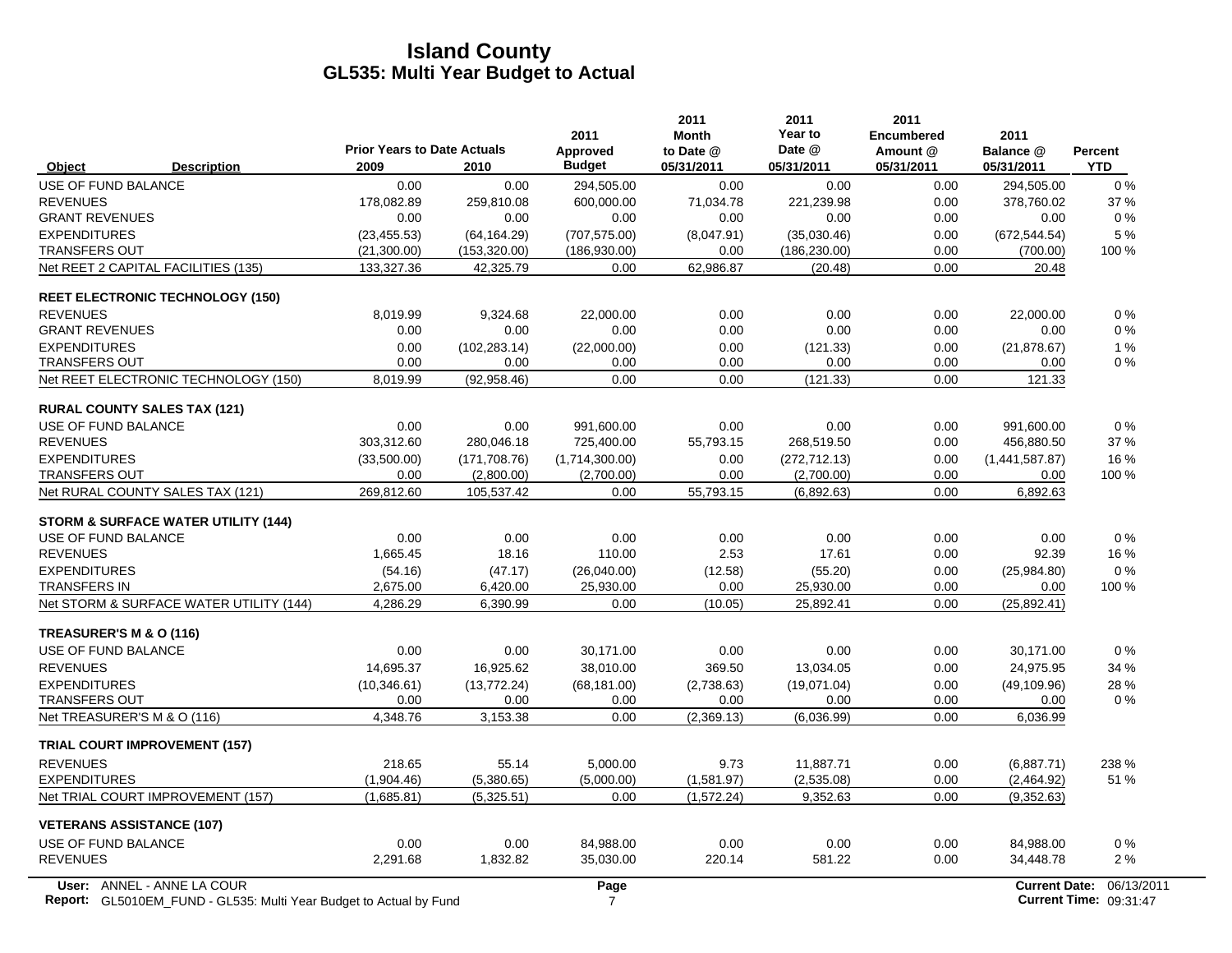|                                       | <b>Prior Years to Date Actuals</b> |              | 2011<br>Approved | 2011<br>Month<br>to Date @ | 2011<br>Year to<br>Date @ | 2011<br><b>Encumbered</b><br>Amount @ | 2011<br>Balance @ | Percent |
|---------------------------------------|------------------------------------|--------------|------------------|----------------------------|---------------------------|---------------------------------------|-------------------|---------|
| Object<br><b>Description</b>          | 2009                               | 2010         | <b>Budget</b>    | 05/31/2011                 | 05/31/2011                | 05/31/2011                            | 05/31/2011        | YTD.    |
| <b>EXPENDITURES</b>                   | (17,071.14)                        | (31,631.24)  | (117, 518.00)    | (8,065.17)                 | (31,988.89)               | 0.00                                  | (85, 529.11)      | 27 %    |
| <b>TRANSFERS OUT</b>                  | 0.00                               | 0.00         | (2,500.00)       | 0.00                       | (1,587.40)                | 0.00                                  | (912.60)          | 63 %    |
| Net VETERANS ASSISTANCE (107)         | (14,779.46)                        | (29,798.42)  | 0.00             | (7,845.03)                 | (32,995.07)               | 0.00                                  | 32,995.07         |         |
| <b>WATER QUALITY ASSISTANCE (149)</b> |                                    |              |                  |                            |                           |                                       |                   |         |
| <b>REVENUES</b>                       | 3.100.31                           | 40,334.87    | 242.130.00       | 939.37                     | 13,199.37                 | 0.00                                  | 228,930.63        | 5 %     |
| <b>GRANT REVENUES</b>                 | 7.500.00                           | 0.00         | 100.000.00       | 13,153.60                  | 13.153.60                 | 0.00                                  | 86,846.40         | 13%     |
| <b>EXPENDITURES</b>                   | (32, 441.08)                       | (67,898.56)  | (342, 130.00)    | (139.27)                   | (75, 248.77)              | 0.00                                  | (266, 881.23)     | 22 %    |
| <b>TRANSFERS IN</b>                   | 0.00                               | 0.00         | 0.00             | 0.00                       | 0.00                      | 0.00                                  | 0.00              | $0\%$   |
| <b>TRANSFERS OUT</b>                  | 0.00                               | 0.00         | 0.00             | 0.00                       | 0.00                      | 0.00                                  | 0.00              | $0\%$   |
| Net WATER QUALITY ASSISTANCE (149)    | (21, 840.77)                       | (27, 563.69) | 0.00             | 13,953.70                  | (48, 895.80)              | 0.00                                  | 48,895.80         |         |
| <b>Grand Total All Funds</b>          | 4.237.847.86                       | 2.890.187.39 | 10.190.00        | 2.417.156.27               | 3.587.881.36              | 0.00                                  | (3,577,691.36)    |         |